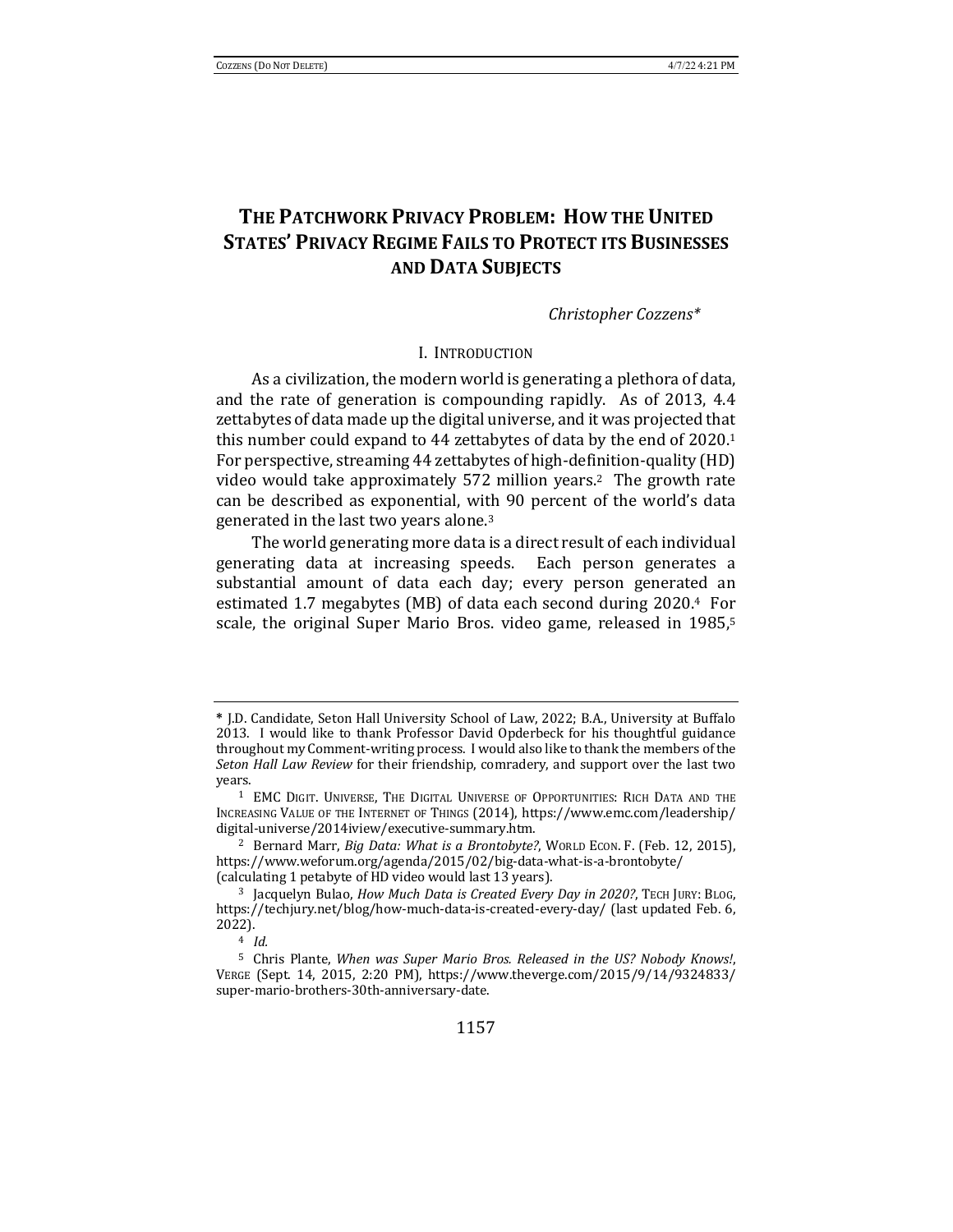which contained 32 independent and in-depth levels,<sup>6</sup> had a total original file size of 32 kilobytes.<sup>7</sup> That equates to .032MB, 53 times smaller than the amount of data a person generated each *second* in 2020.

As we generate more data, technology is evolving to process that data at accelerating rates. According to Moore's Law, the computer processing speed was projected to double every two years, but that estimate has proven conservative, with the processing instead doubling every 18 months.<sup>8</sup> Moore's Law "is just one manifestation of the greater trend that all technological change occurs at an exponential rate."<sup>9</sup> Some commentators have posited that in the 21st century, we could experience  $"20,000$  years of progress (at today's rate)."<sup>10</sup> As the technology field expands at a shocking pace, statistically speaking, consumers, businesses, and other data generators are exposed to more cybercrime than ever before.

Data breaches pose one of the biggest cybersecurity threats. Data breaches have become more prevalent in recent years, exposing consumers to an increased risk that their personal information will be exposed to nefarious hackers.<sup>11</sup> According to the Privacy Rights Clearinghouse, an organization dedicated to protecting privacy, there have been over  $9,000$  reported data breaches since 2005.<sup>12</sup> The real number is likely magnitudes higher as this data does not include unreported breaches or breaches that do not involve U.S. citizens.<sup>13</sup> In

<sup>10</sup> *Id.*

<sup>&</sup>lt;sup>6</sup> Super Mario Bros., NINTENDO WIKI, https://nintendo.fandom.com/wiki/Super\_ Mario\_Bros (last visited Oct. 11, 2020).

<sup>&</sup>lt;sup>7</sup> Preston Phro, More Mario Trivia Than You Can Fit in King Koopa's Castle, SORANEWS24 (July 9, 2014), https://soranews24.com/2014/07/09/more-mario-triviathan-you-can-fit-in-king-koopas-castle [https://web.archive.org/web/202101131344 29/https://soranews24.com/2014/07/09/more-mario-trivia-than-you-can-fit-inking-koopas-castle/].

<sup>8</sup> *Moore's Law*, ENCYC. BRITANNICA, https://www.britannica.com/technology/ Moores-law (last updated Dec. 26, 2019).

<sup>&</sup>lt;sup>9</sup> Big Idea: Technology Grows Exponentially, BIG THINK (Mar. 21, 2011), https://bigthink.com/think-tank/big-idea-technology-grows-exponentially.

<sup>&</sup>lt;sup>11</sup> *See, e.g.*, Juliana De Groot, *The History of Data Breaches*, DIGITAL GUARDIAN: DATA INSIDER BLOG (Dec. 1, 2020), https://digitalguardian.com/blog/history-data-breaches ("In 2005 alone, 136 data breaches were reported by the Privacy Rights Clearinghouse.... [However,] the 2015 Verizon Data Breach Investigations Report covered over 2,100 data breaches in which more than 700 million records were exposed for the year 2014 alone.").

<sup>12</sup> *Data Breaches*, PRIVACY RIGHTS CLEARINGHOUSE, https://privacyrights.org/databreaches (last visited Nov. 10, 2020) (downloaded data set and summed the total rows, each row represents one data breach).

<sup>&</sup>lt;sup>13</sup> Abi Tyas Tunggal, 116 Must-Know Data Breach Statistics for 2021, UPGUARD: BLOG, https://www.upguard.com/blog/data-breach-statistics (last updated Dec. 5, 2021).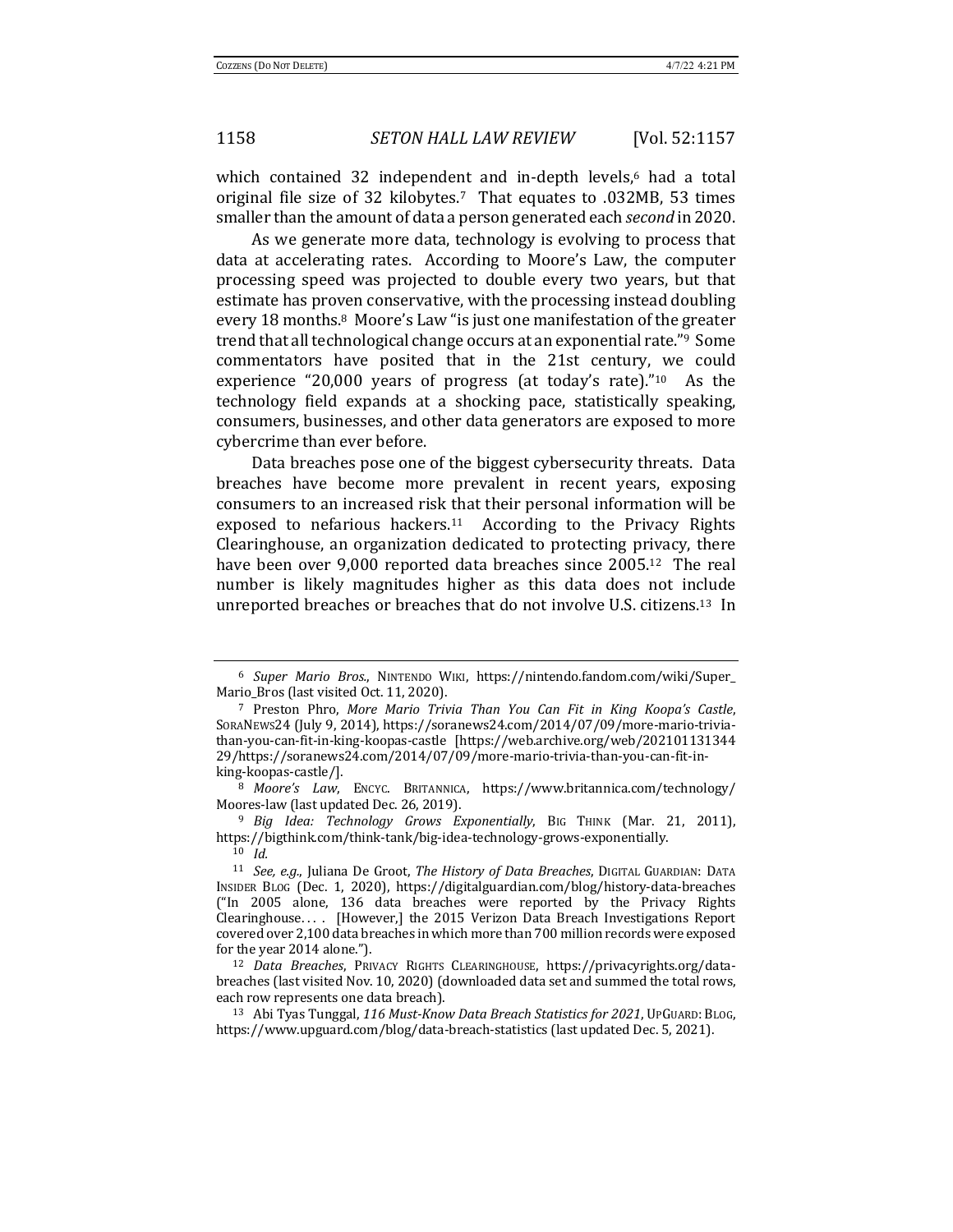2019 alone, there were 1,473 reported data breaches.<sup>14</sup> In total, those breaches consisted of over 10,387,398,893 customer records.<sup>15</sup> Even more shocking, a cyberattack occurs every thirty-nine seconds,<sup>16</sup> and some commentators predict that a business will fall victim to a ransomware attack every two seconds by  $2031<sup>17</sup>$  At this alarming rate, it is not a matter of if your data will be stolen, but when.

Once data is breached, the costs start stacking up for the affected business. It is estimated that the average cost of a data breach in the United States is \$7.91 million to the affected business.<sup>18</sup> "Studies show 29% of businesses that face a data breach end up losing revenue.<sup>19</sup> Of those businesses,  $38\%$  experience a loss of  $20\%$  of [sic] more."<sup>20</sup> This lost revenue is likely a side effect of the reputational harm associated with a data breach.<sup>21</sup> Depending on the severity, data breaches can result in a complete loss of data, which can force companies to shut down operations.<sup>22</sup> The longer operations stop, the more likely the business will suffer greater reputational harm and revenue impact.<sup>23</sup>

<sup>15</sup> Data Breaches, *supra* note 12. In total, the Privacy Rights Clearinghouse database shows those breaches comprised of 10,387,398,893 customer records. *Id.* 

16 Michel Cukier, *Study: Hackers Attack Every 39 Seconds*, UNIV. OF MD. A. JAMES CLARK SCH. OF ENG'G: NEWS (Feb. 9, 2007), https://eng.umd.edu/news/story/study-hackers-attack-every-39-seconds. For a discussion on the differences between cyber attacks and data breaches, see Tom Webley & Philip Thomas, *Crisis Management: Data Breaches and Cyber Attacks*, REED SMITH: PERSPECTIVES BLOG (Dec. 17, 2019), https:// www.reedsmith.com/en/perspectives/2019/12/crisis-management-data-breachesand-cyber-attacks ("A cyber attack is broader than a data breach, is deliberate and can be more disrupting to business.").

<sup>17</sup> Sam Cook, 2018-2022 Ransomware Statistics and Facts, COMPARITECH (Jan. 28, 2022) https://www.comparitech.com/antivirus/ransomware-statistics/.

<sup>18</sup> Ryan Brooks, *What to Know About a Data Security Breach*, NETWRIX: BLOG, https:// blog.netwrix.com/2018/11/29/what-to-know-about-a-data-breach-definition-typesrisk-factors-and-prevention-measures/ (last updated Jan. 13, 2022).

<sup>19</sup> Maddie Davis, 4 Damaging After-Effects of a Data Breach, CYBINT (July 25, 2019), https://www.cybintsolutions.com/4-damaging-after-effects-of-a-data-breach/.

<sup>20</sup> *Id.*

<sup>21</sup> Doug Drinkwater, *Does a Data Breach Really Affect your Firm's Reputation?*, CSO (Jan. 7, 2016, 3:55 AM), https://www.csoonline.com/article/3019283/does-a-databreach-really-affect-your-firm-s-reputation.html (referencing a survey "conducted by OnePoll, [finding] 86.55 percent of 2,000 respondents stated that they were 'not at all likely' or 'not very likely' to do business with an organization that had suffered a data breach involving credit or debit card details").

<sup>&</sup>lt;sup>14</sup> J. Clement, *Cyber Crime: Number of Breaches and Records Exposed 2005-2020*, STATISTA (Oct. 1, 2020), https://www.statista.com/statistics/273550/data-breachesrecorded-in-the-united-states-by-number-of-breaches-and-records-exposed/ [https:// web.archive.org/web/20201206081157/https://www.statista.com/statistics/ 273550/data-breaches-recorded-in-the-united-states-by-number-of-breaches-andrecords-exposed/].

<sup>&</sup>lt;sup>22</sup> Davis, *supra* note 19.

<sup>23</sup> *See id.*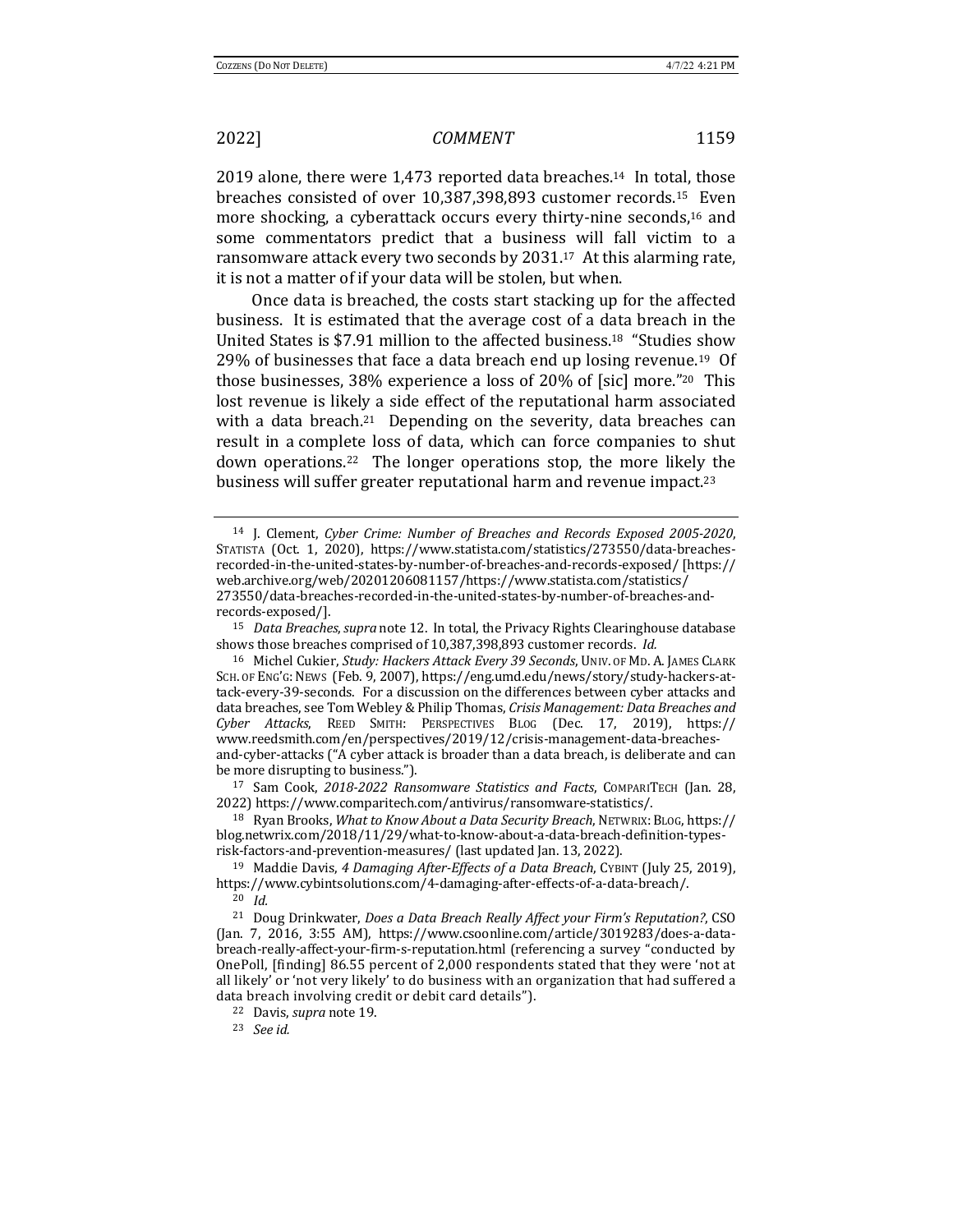Additionally, survey research shows that in the event of a breach, consumers are quick to turn their backs, with 65 percent of data breach victims reporting lost trust in an organization as a result of a breach.<sup>24</sup> "Additionally, 85% [of consumers] will likely tell others about their negative experience, with 33.4% using social media and 20% commenting directly on a company website."<sup>25</sup> All of this leads to a troubling result: 60 percent of small businesses impacted by a data breach close their doors within six months of an attack.<sup>26</sup> Furthermore, because small businesses tend to be easier to attack, they are the victims of 60 percent of hacks.<sup>27</sup> From the business side of a data breach, the goal of data breach legislation should focus on minimizing data breaches to protect smaller businesses.

While the damages to businesses are concerning, the damages to the affected data subjects are shocking. By 2018, two-thirds of people online have had their records stolen or compromised by bad actors.<sup>28</sup> Many data subjects have already had their data accessed multiple times. For example, utilizing a recent calculator produced by the New York Times,29 between 2005 and 2019, *my* personal: 

- home address was accessed six times;
- credit card information was accessed four times;
- date of birth was accessed five times;
- email was accessed nine times;
- employment history was accessed once;
- financial history was accessed once;
- name was accessed ten times;
- passport number was accessed once;
- passwords were accessed eight times;

<sup>27</sup> *Data Security Breach: 5 Consequences for Your Business*, AME GRP., https://www.theamegroup.com/security-breach/ (last visited Feb. 8, 2021).

<sup>28</sup> CTR. FOR STRATEGIC & INT'L STUD., ECONOMIC IMPACT OF CYBERCRIME: NO SLOWING DOWN 4 (2018), https://csis-website-prod.s3.amazonaws.com/s3fs-public/publication/economic-impact-cybercrime.pdf. 

<sup>29</sup> K.K. Rebecca Lai et al., *How Many Times Has Your Personal Information Been Exposed to Hackers?*, N.Y. TIMES (July 30, 2019), https://www.nytimes.com/ interactive/2015/07/29/technology/personaltech/what-parts-of-your-informationhave-been-exposed-to-hackers-quiz.html.

<sup>&</sup>lt;sup>24</sup> CENTRIFY, THE IMPACT OF DATA BREACHES ON REPUTATION & SHARE VALUE 12 (2017), https://www.centrify.com/media/4772757/ponemon\_data\_breach\_impact\_study\_uk.pdf. 

<sup>&</sup>lt;sup>25</sup> Davis, *supra* note 19; *see also Interactions Finds* 45 Percent of Shoppers Don't Trust *Retailers to Keep Information Safe*, INTERACTIONS (June 26, 2014), https://www.interact ionsmarketing.com/press-releases/interactions-finds-45-percent-of-shoppers-donttrust-retailers-to-keep-information-safe/ [https://web.archive.org/web/2021020100 5417/https://www.interactionsmarketing.com/press-releases/interactions-finds-45 percent-of-shoppers-don't-trust-retailers-to-keep-information-safe/].

<sup>26</sup> *Id.*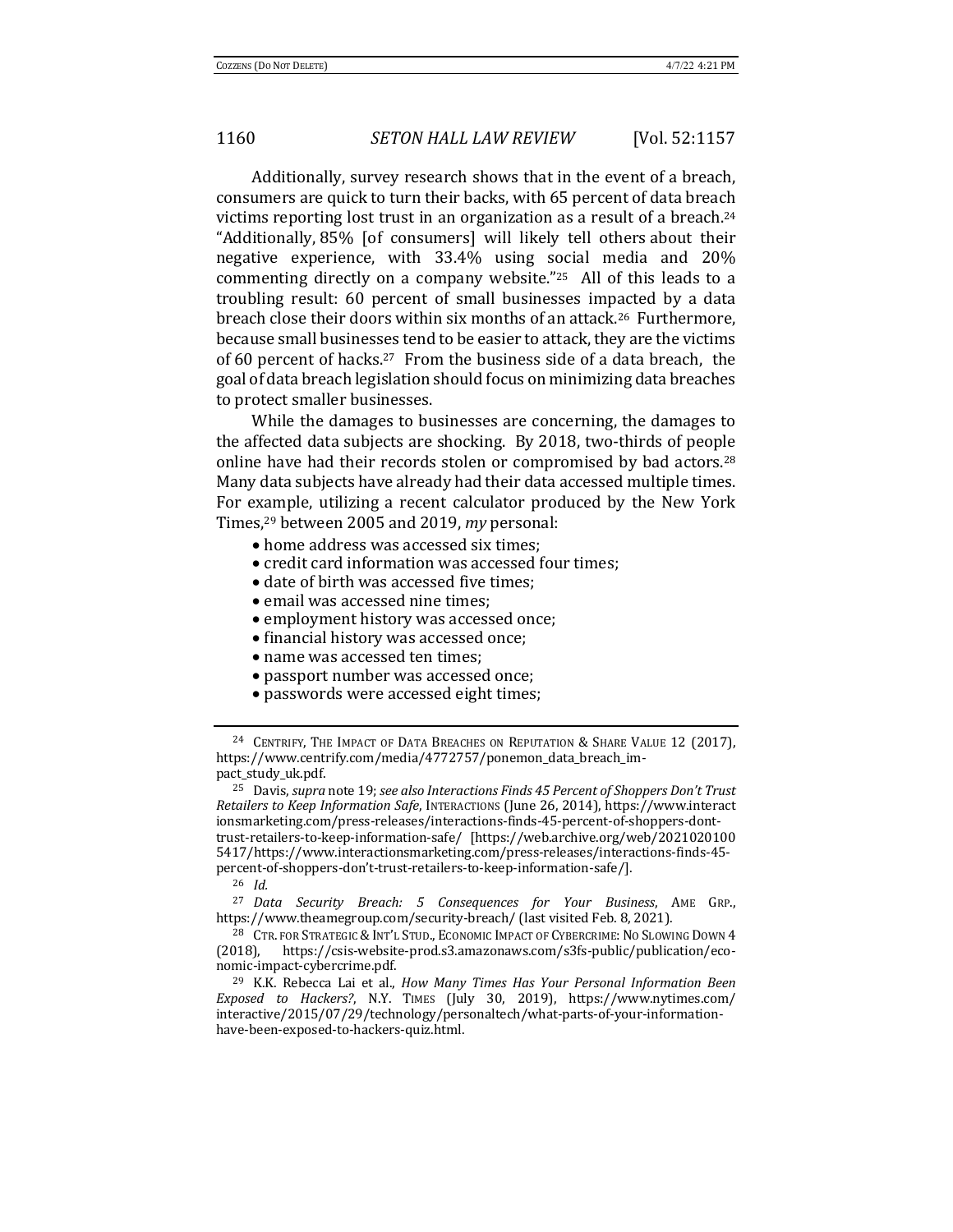• cellphone number was accessed seven times; and

• social security number was accessed twice.<sup>30</sup>

The rate that consumers experience data breaches is intensifying rapidly year after year. The total number of identity theft and fraud complaints increased from 2.9 million in 2017 to 4.7 million in 2020.<sup>31</sup> Thus, the chances are high that your personal information is already in the hands of immoral actors.

Furthermore, data breaches often lead to much more harmful consequences. Experian has published statistics showing that 31 percent of data breach victims later have their identity stolen.<sup>32</sup> "There is a new victim of identity theft every two seconds in the United States alone."<sup>33</sup> These consumers reported \$905 million in total fraud losses in 2017, a 21.6 percent increase from 2016.<sup>34</sup> This equates to a median loss of \$429.<sup>35</sup> Once the data subject learns that they have been exposed to a breach, they must decide how to protect themselves, which some commentators believe is impossible.<sup>36</sup> Data subjects will face a series of challenges, in part, because of the current patchwork privacy regime in the United States.

This Comment will examine the current landscape of data breach legislation to identify how data breach legislation contributes to the startling statistics outlined above, and how data breach legislation poses problems for data subjects and businesses alike. Specifically, this Comment will propose a federal privacy law that identifies reasonable security measures that businesses can comply with to prevent data breaches. Such a law should provide a private right of action if those measures are not met. Part II will provide a general overview of the current patchwork privacy regime in the United States and discuss the current framework of data breach privacy legislation. Next, Part III will discuss the difficulties businesses inevitably run into when attempting to comply with fifty different state statutes. Part IV will look to the private right of action provisions, or lack thereof, in several state

<sup>30</sup> *Id.*

<sup>&</sup>lt;sup>31</sup> *Facts* + *Statistics: Identity Theft and Cybercrime*, Ins. Info. Inst., https://www.iii.org/fact-statistic/facts-statistics-identity-theft-and-cybercrime (last visited Feb. 18, 2022).

<sup>&</sup>lt;sup>32</sup> Matt Tatham, *Identity Theft Statistics*, Experian (Mar. 15, 2018), https://www.experian.com/blogs/ask-experian/identity-theft-statistics/.

<sup>&</sup>lt;sup>33</sup> All Data Breaches in 2019 & 2020 - An Alarming Timeline, SELFKEY (Jan. 8, 2019), https://selfkey.org/data-breaches-in-2019/.

<sup>&</sup>lt;sup>34</sup> Tatham, *supra* note 32

<sup>35</sup> *Id.*

<sup>&</sup>lt;sup>36</sup> *See* Lai et al., *supra* note 29 ("How can you protect yourself in the future? It's pretty simple: You can't.").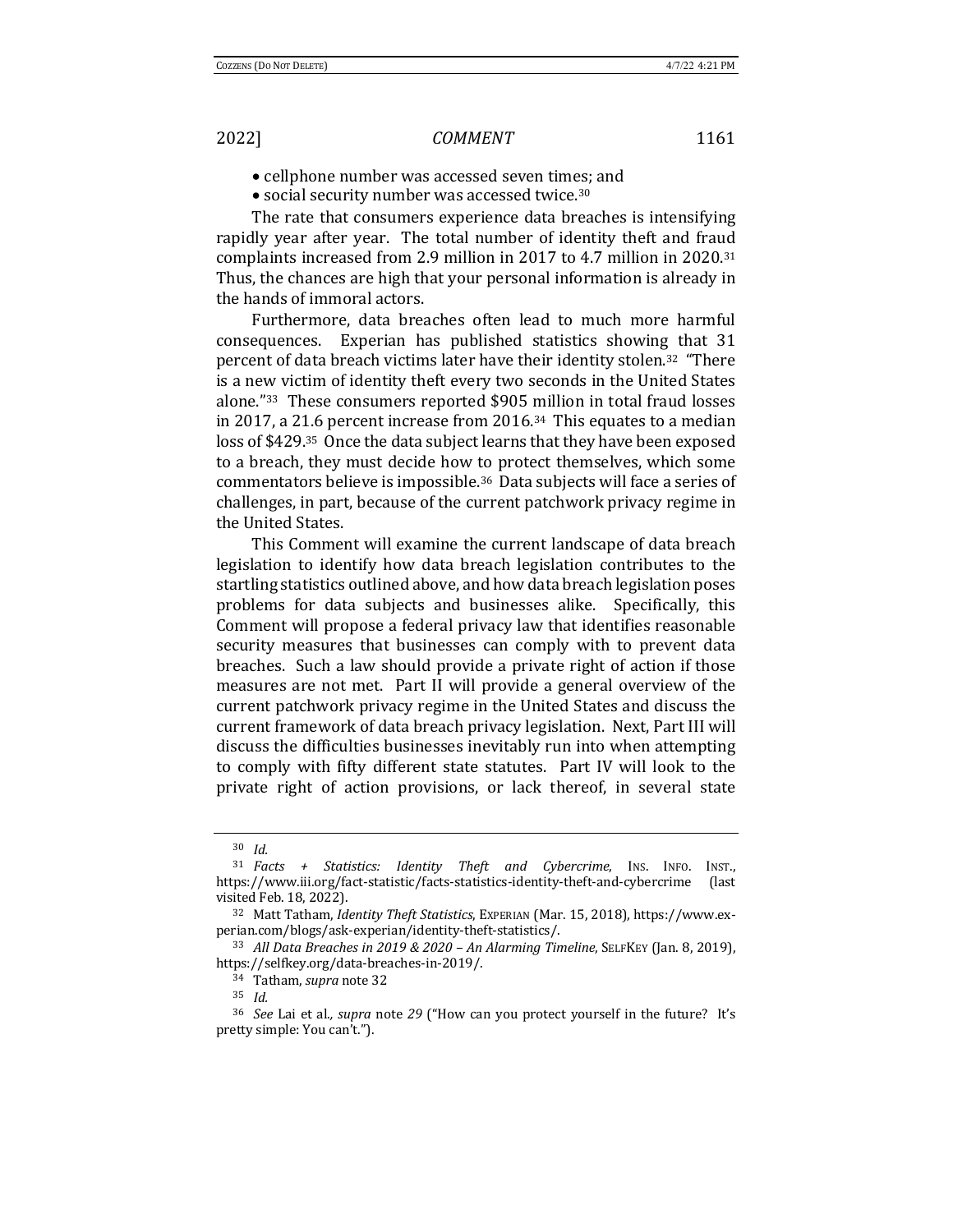statutes to identify multiple discrepancies and gaps in protections that often leave data subjects bearing the costs of privacy. Finally, Part V will propose a federal solution to address the ambiguity by advocating for a federal private right of action. Furthermore, Part V will look to existing "sectors" to identify measures that businesses should take to prevent data breaches and better protect both themselves and data subjects. In sum, this Comment will first advocate for a solution that shifts the costs of privacy from the data subject to businesses and, provides businesses with reasonable guidelines to increase data security, thereby decreasing data breaches and the overall "cost" of privacy in the future.

II. THE UNITED STATES' SECTORAL APPROACH TO FEDERAL PRIVACY LAWS AND THE PATCHWORK OF STATE LAWS FOR DATA BREACH NOTIFICATIONS

A brief analysis of the current United States privacy system uncovers several key issues that should be addressed. This Part will outline the high-level framework of the privacy rights afforded to United States citizens.

Starting broadly, there is no right to privacy in data conveyed to third parties.<sup>37</sup> The American legal system has typically denied legal rights for data privacy and instead relies on self-regulation and the litigation process to dictate appropriate behavior in society.<sup>38</sup> Any protections that exist for information privacy are generally assembled from a combination of narrowly targeted rules.<sup>39</sup> The combination of these specific rights leaves substantial gaps resulting in fewer clear remedies for violations of reasonable information practices.<sup>40</sup>

But the prevailing mindset may be shifting. In *United States v. Jones*, Justice Sotomayor stated in a concurring opinion that "it may be necessary to reconsider the premise that an individual has no reasonable expectation of privacy in information voluntarily disclosed to third parties." $41$  Justice Sotomayor specifically noted that this reconsideration might be necessary because of the context of the digital age, where people provide a plethora of information about themselves to third parties every day.<sup>42</sup>

The increased focus on privacy should also expand in the context of data collected by businesses. In the business environment, because

<sup>&</sup>lt;sup>37</sup> *See* United States v. Jones, 565 U.S. 400, 417 (2012) (Sotomayor, J., concurring).

<sup>&</sup>lt;sup>38</sup> Joel R. Reidenberg, *Privacy Wrongs in Search of Remedies*, 54 HASTINGS L.J. 877, 877 (2002). 

<sup>39</sup> *Id.*

<sup>40</sup> *Id.* 

<sup>41</sup> *Jones*, 565 U.S. at 417.

<sup>42</sup> *Id.*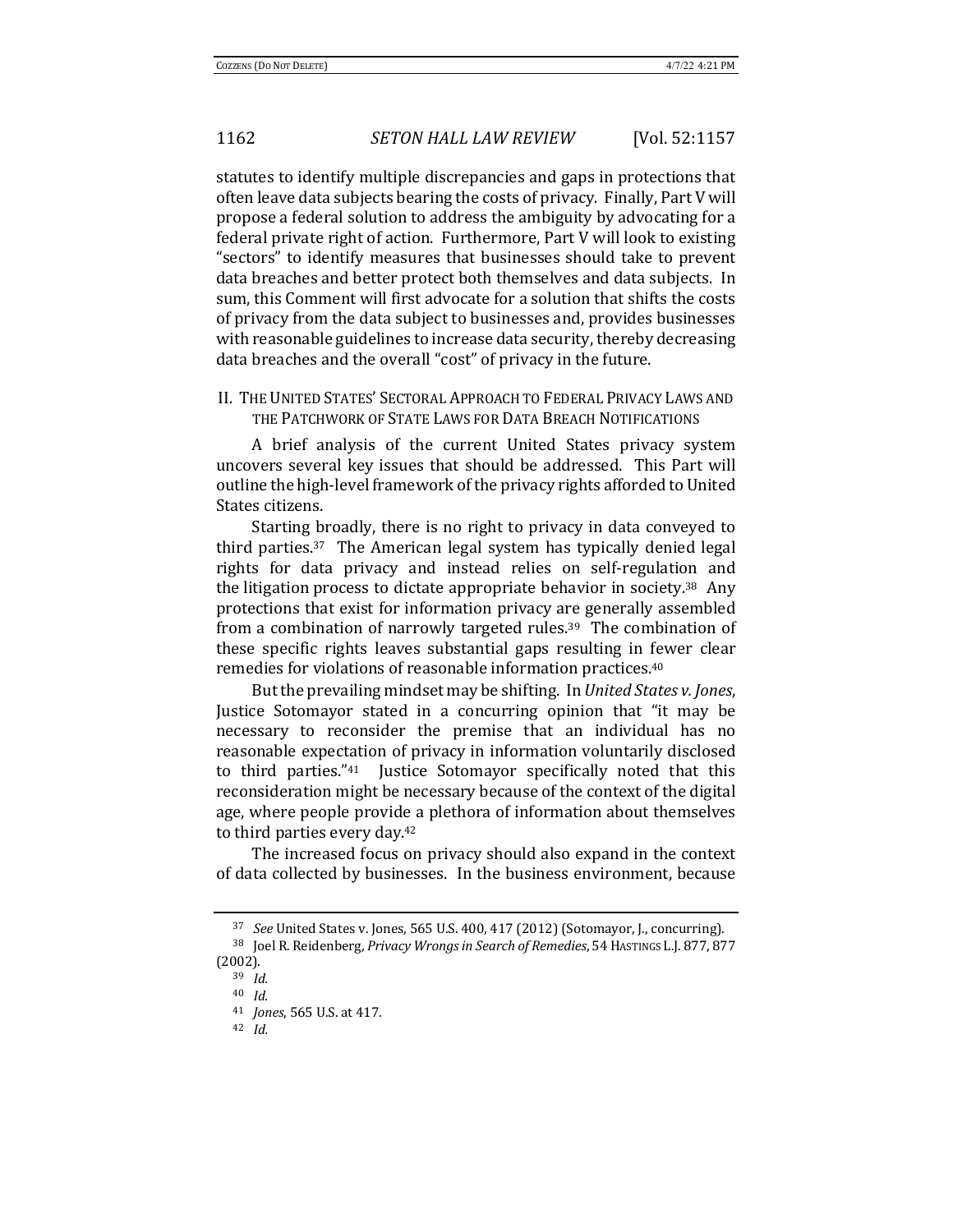of the accelerating speed at which data is collected and the amount of data collected during this process, the data collected by third parties is more closely analogous to data stored on a cell phone<sup>43</sup> rather than the trash in your trash bin<sup>44</sup> or bank-statements.<sup>45</sup> Because the amount of data collected is enormous, it is time to reconsider the notion that an individual does not have a right to data privacy.

While there is no general constitutional right to data privacy, legislative rights exist. Generally, privacy in the United States is governed by a patchwork of state and federal laws.<sup>46</sup> Federal privacy statutes in the United States follow a sectoral approach to privacy which is governed by various regulations covering specific industries such as the Gramm-Leach-Bliley Act (GLBA) for financial institutions,<sup>47</sup> Health Insurance Portability and Accountability Act (HIPAA) for the medical industry,<sup>48</sup> and Family Educational Rights and Privacy Act (FERPA) for the education field.<sup>49</sup> While at first there were many gaps between sectors that left some companies unregulated entirely, today, larger companies may be regulated by multiple sectors, creating confusion and causing complicated compliance requirements.<sup>50</sup>

In addition to the federal regulation of certain sectors, states have enacted privacy statutes with various degrees of protection, including individual data breach notification statutes. Data breach state legislation has been rapidly evolving throughout the United States. The

<sup>&</sup>lt;sup>43</sup> *See generally* Riley v. California, 573 U.S. 373 (2014) (holding that a search of a cell phone incident to arrest violated the defendant's Fourth Amendment privacy interests, due in part, because of the massive amounts of private information contained on the phone).

<sup>&</sup>lt;sup>44</sup> See generally California v. Greenwood, 486 U.S. 35 (1988) (finding there was no reasonable expectation of privacy protected by the Fourth Amendment for trash on public streets because the plaintiff voluntarily left the trash in a public area suited for public collection and thus did not have an objectively reasonable expectation of privacy).

<sup>&</sup>lt;sup>45</sup> *See generally* United States v. Miller, 425 U.S. 435 (1976) (holding there was no reasonable expectation of privacy in a person's bank records because there is no legitimate expectation of privacy in information voluntarily conveyed to the bank).

<sup>&</sup>lt;sup>46</sup> Lindsey Barrett, *Confiding in Con Men: U.S. Privacy Law, the GDPR, and Information Fiduciaries*, 42 SEATTLE U. L. REV. 1057, 1059 (2019). 

<sup>47</sup> *See* 15 U.S.C. § 6801–6809.

<sup>48</sup> *See* 45 C.F.R. § 164.500 (2020).

<sup>49</sup> *See* 20 U.S.C. § 1232g.

<sup>50</sup> Daniel J. Solove, *The Growing Problems with the Sectoral Approach to Privacy Law*, TEACHPRIVACY (Nov. 13, 2015), https://teachprivacy.com/problems-sectoral-approachprivacy-law/ ("Tech companies are getting into health. Cable companies are providing Internet and phone. Various organizations perform functions of many different industries, such as schools, which perform financial services, health services, and so on.").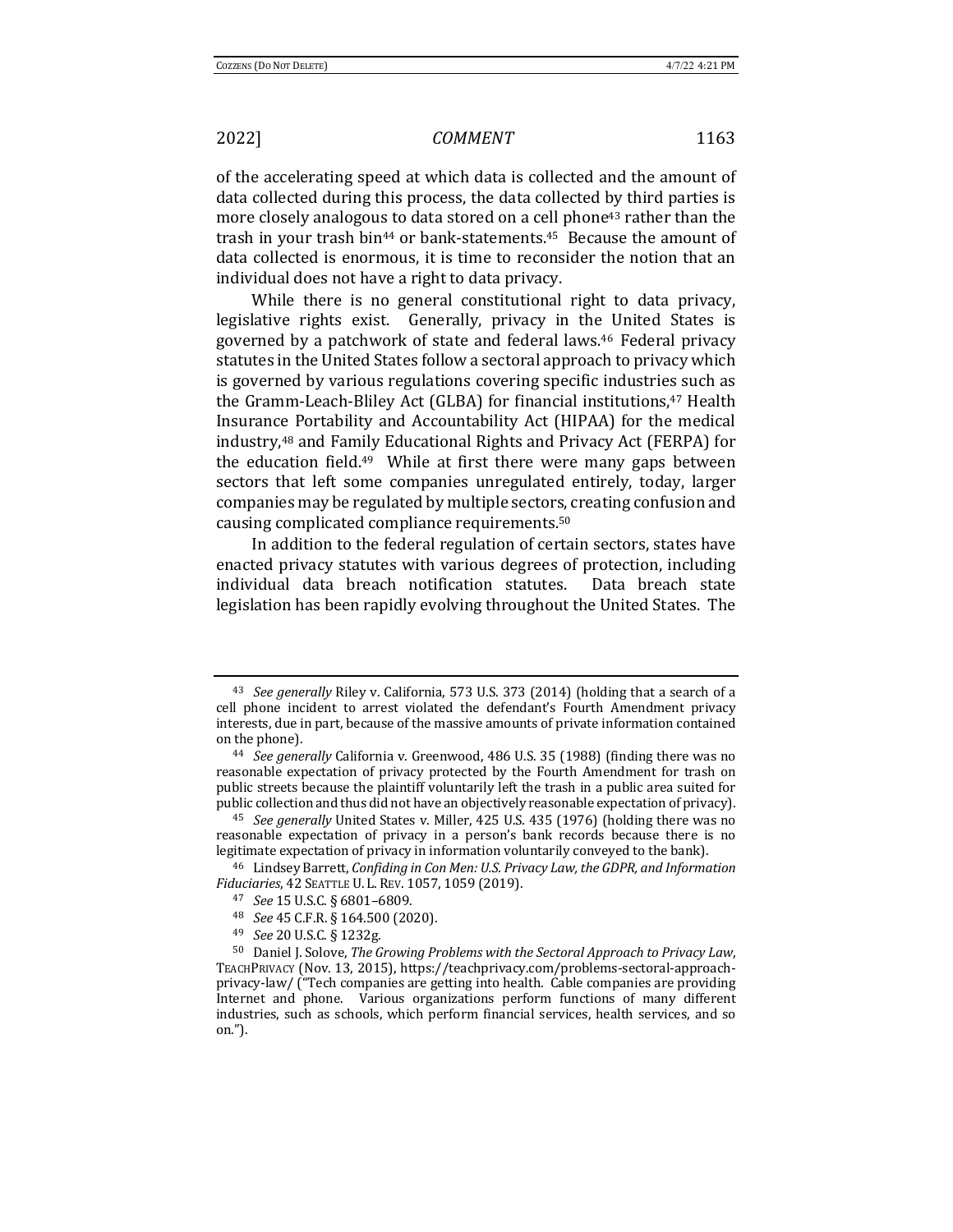first such law was enacted in 2002.<sup>51</sup> By 2014, twenty-three states had introduced or considered data breach laws.<sup>52</sup> In the following years, the remaining states quickly enacted statutes. As of early 2018, Alabama became the last state to enact a data breach notification law.<sup>53</sup> Today, all fifty states, the District of Columbia, Guam, Puerto Rico, and the Virgin Islands have enacted legislation requiring private or governmental entities to notify individuals of security breaches involving personally identifiable information.<sup>54</sup> Part III will explore the difficulties that businesses of all sizes face when attempting to comply with the varying standards in these data breach statutes.<sup>55</sup>

While some commentators still consider the United States privacy regime to be inadequate,<sup>56</sup> some states are taking a proactive approach to protect individual rights.<sup>57</sup> States are gradually realizing the importance of data privacy laws and are beginning to implement more comprehensive privacy protections. For example, New Jersey has introduced the New Jersey Disclosure and Accountability Transparency Act (NJ DaTA), which establishes particular requirements for the disclosure and processing of personal information.<sup>58</sup> Furthermore, as of February 2022, twenty-two states have introduced comprehensive privacy bills, which are still pending at varying stages of the legislative process.59

55 *See* discussion *infra* Part III.

56 *See generally* Nuala O'Connor, *Reforming the U.S. Approach to Data Protection and Privacy*, Council on Foreign Rel. (Jan. 30, 2018), https://www.cfr.org/report/reformingus-approach-data-protection (arguing that a "simpler and more comprehensive approach to individual digital dignity is warranted ..." in part because "[t]he United States lacks a single, comprehensive federal law that regulates the collection and use of personal information").

57 *See generally* Chris Cwalina et al., *Nine States Pass New and Expanded Data Breach Notification Laws*, Norton Rose Fulbright (June 27, 2019), https://www.dataprotectionreport.com/2019/06/nine-states-pass-new-and-expanded-data-breach-notificationlaws/ (exploring recent state amendments to their data breach laws to include more encompassing privacy protections).

58 Assemb. 3283, 219 Leg., Reg. Sess. (N.J. 2020).

<sup>51</sup> *Data Breach Notification Laws by State*, ITGOVERNANCE, https://www.itgovernanceusa.com/data-breach-notification-laws (last updated July 2018).

<sup>52</sup> *See 2014 Security Breach Legislation*, NAT'L CONF. OF STATE LEGISLATURES (Dec. 23, 2014), http://www.ncsl.org/research/telecommunications-and-information-technology/2014-security-breach-legislation.aspx (listing the states that had proposed or finalized legislation on data breaches in 2014).

<sup>53</sup> *Data Breach Notification Laws by State*, *supra* note 51.

<sup>54</sup> *Security Breach Notification Laws*, NAT'L CONF. OF STATE LEGISLATURES (July 17, 2020), https://www.ncsl.org/research/telecommunications-and-information-technology/security-breach-notification-laws.aspx.

<sup>59</sup> Taylor Kay Lively, *US State Privacy Legislation Tracker*, INT'L Ass'N PRIV. PRO., https://iapp.org/resources/article/state-comparison-table/ (last updated Feb. 17, 2022).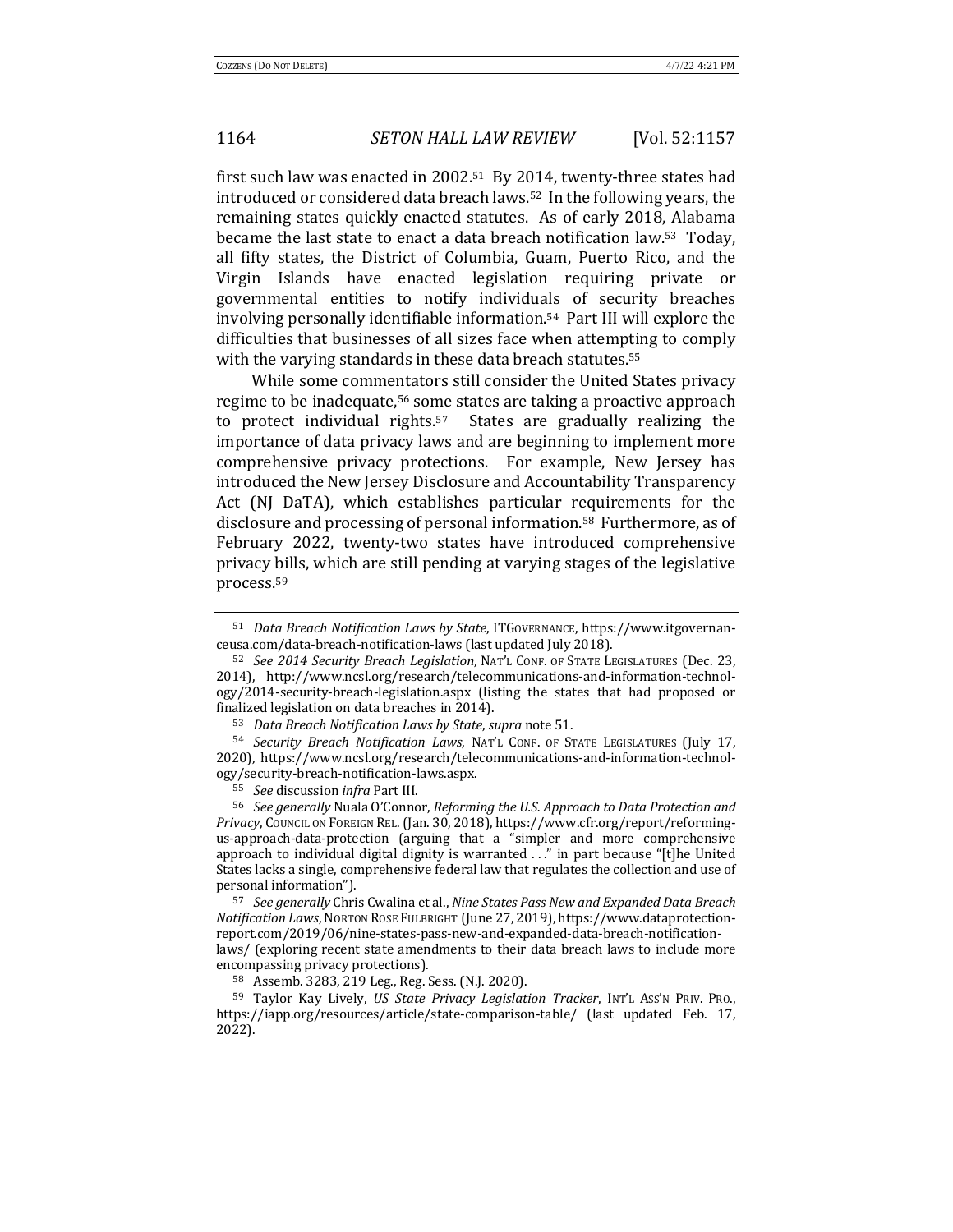The most comprehensive state legislation is likely California's recently enacted California Consumer Privacy Act of 2018 (CCPA), which went into effect at the beginning of 2020.<sup>60</sup> The CCPA focuses on the protection of individual rights by providing consumers with:  $(1)$  the right to know all data businesses collect about them;<sup>61</sup> (2) the right to request deletion of their data;<sup>62</sup> (3) the right to enforcement by the state Attorney General;<sup>63</sup> and  $(4)$  the right to a private action against companies that experience a data breach. $64$  Some commentators consider the CCPA to be groundbreaking in the United States because it provides "consumers with unprecedented rights to access, protect, and delete data collected about them."<sup>65</sup> Other states offer fewer protections than California. Nevertheless, as mentioned above, legislation is rapidly expanding, and other states are expected to pass significant privacy laws.66 

The sectoral approach to privacy at a federal level combined with the varying levels of protection offered from state to state make compliance challenging for businesses of all sizes. While support is increasing for a "comprehensive, national privacy law that would supersede and preempt state privacy laws," it will not likely happen for several years.<sup>67</sup> The United States may look to international standards for inspiration, such as the General Data Protection Regulation (GDPR)

<sup>63</sup> *Id.* § 1798.155(b) ("The civil penalties provided for in this section shall be exclusively assessed and recovered in a civil action brought in the name of the people of the State of California by the Attorney General.").

<sup>67</sup> *Id.*

<sup>60</sup> Bianca Karim, *Cause of Action for Breach of Data Security for Consumers' Information*, 85 CAUSES OF ACTION 2d 635 (2020).

 $61$  CAL. CIV. CODE § 1798.100(a) (West 2020) ("A consumer shall have the right to request that a business that collects a consumer's personal information disclose to that consumer the categories and specific pieces of personal information the business has collected.").

 $62$  *Id.* § 1798.105(a) ("A consumer shall have the right to request that a business delete any personal information about the consumer which the business has collected from the consumer.").

<sup>&</sup>lt;sup>64</sup> *Id.* § 1798.150(a)(1) ("Any consumer whose nonencrypted and nonredacted personal information, as defined  $[within] \ldots$  is subject to an unauthorized access and exfiltration, theft, or disclosure as a result of the business's violation of the duty to implement and maintain reasonable security procedures and practices appropriate to the nature of the information to protect the personal information may institute a civil action[.]").

<sup>65</sup> Anne Logsdon Smith, *Alexa, Who Owns My Pillow Talk? Contracting*, *Collaterizing*, *and Monetizing Consumer Privacy Through Voice-Captured Personal Data*, 27 CATH. U.J.L. & Тесн. 187, 223 (2018).

<sup>&</sup>lt;sup>66</sup> Data Protection Laws of the World, DLA PIPER, https://www.dlapiperdataprotection.com/?t=law&c=US (last modified Jan. 24, 2022).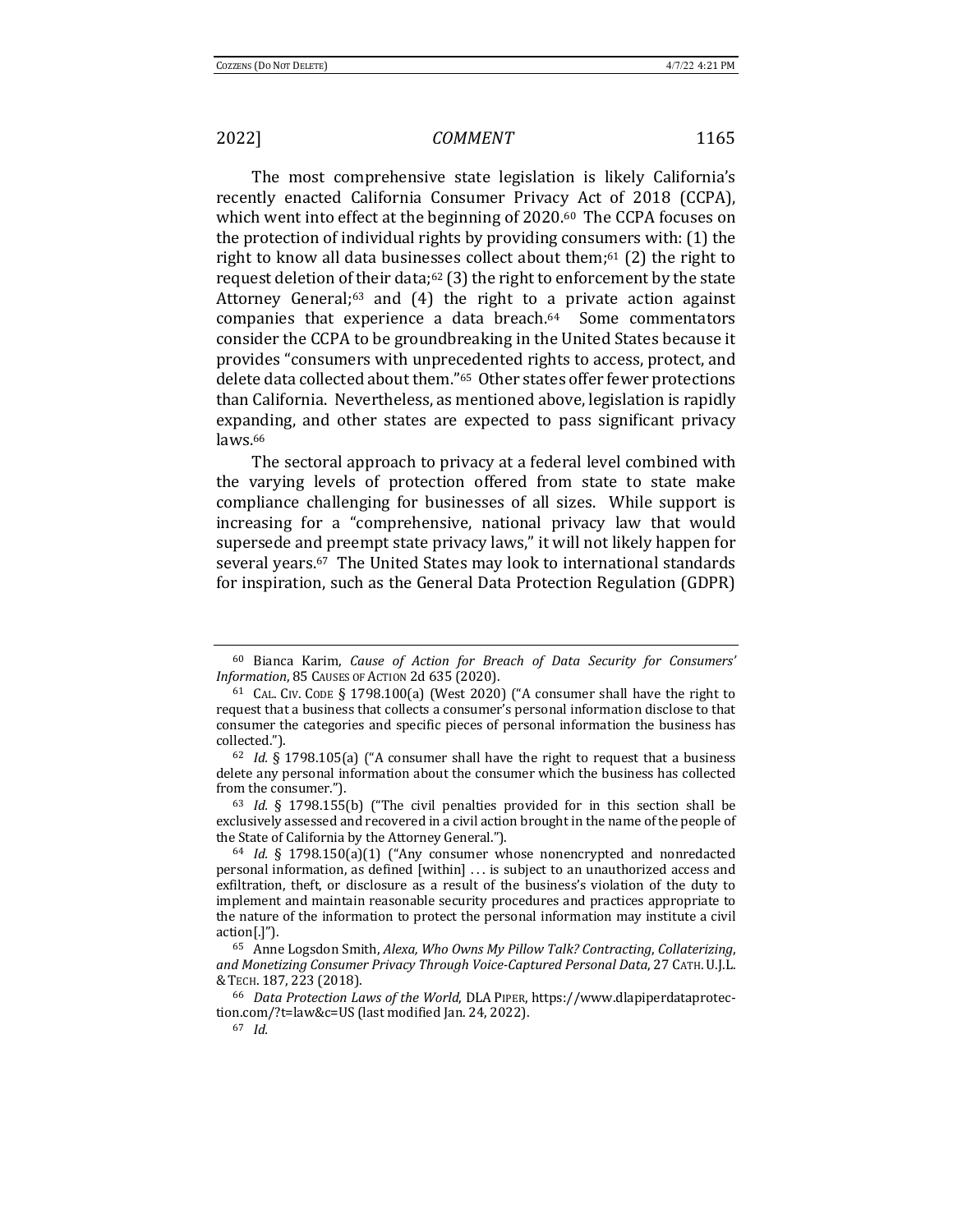in the European Union,<sup>68</sup> which has broader applicability and prioritizes the protection of individual rights.<sup>69</sup> Without an omnibus approach, the current system of privacy protection in the United States makes compliance difficult for good faith businesses that prioritize data security and leaves data subjects unprotected.

# III. THE UNFEASIBLE MISSION OF COMPLYING WITH FIFTY DIFFERENT STATE **STATUTES**

Companies that do business in multiple states may find it difficult, if not impossible, to comply with the different requirements included in the data breach regulations across fifty states. This Part will highlight some of the difficulties that businesses of all sizes face under the United States' current patchwork privacy regime. Security breach laws typically have provisions regarding who must comply with the law (e.g., businesses, data or information brokers, government entities, etc.);<sup>70</sup> how to define "personal information" (e.g., name combined with SSN, driver's license, state ID, account numbers, etc.); $71$  what constitutes a breach (e.g., unauthorized acquisition of data);<sup>72</sup> what are the requirements for notice (e.g., timing or method of notice, who must be notified); $73$  and what exemptions are available (e.g., for encrypted

71 *See, e.g.*, S.C. CODE ANN. § 39-1-90(D)(3) (2021) (defining personal identifying information as "the first name or first initial and last name in combination with . . . social security number; driver's license number ... financial account number, or credit card [number] ... other numbers or information which may be used to access a person's financial accounts . . ." but "does not include information that is lawfully obtained from publicly available information, or from federal, state, or local governmental records"); N.D. CENT. CODE §  $51-30-01(4)(a)$  (2021) (including information such as date of birth and mother's maiden name).

<sup>72</sup> *See, e.g.*, N.D. CENT. CODE § 51-30-01(1) (2021) ("Breach of the security system' means unauthorized acquisition of computerized data when access to personal information has not been secured by encryption or by any other method or technology that renders the electronic files, media, or databases unreadable or unusable."); FLA. STAT. § 501.171(1)(a) (2021)("[B]reach' means unauthorized access of data in electronic form containing personal information.").

73 *See, e.g.*, N.D. CENT. CODE § 51-30-02 (requiring notice to attorney general and consumers); *id.* § 51-30-05 (requiring either written notice, electronic notice, or substitute notice, which includes email, posting on company website, or notice to major

<sup>68</sup> Karim, *supra* note 60.

<sup>69</sup> Barrett, *supra* note 46, at 1060.

<sup>&</sup>lt;sup>70</sup> *See, e.g.*, ALA. CODE § 8-38-2(2) (2018) (defining a covered entity as "[a] person, sole proprietorship, partnership, government entity, corporation, nonprofit, trust, estate, cooperative association, or other business entity that acquires or uses sensitive personally identifying information"); W. VA. Code  $\S$  46A-2A-101(2) (2008), ("Entity' includes corporations, business trusts, estates, partnerships, limited partnerships, limited liability partnerships, limited liability companies, associations, organizations, joint ventures, governments, governmental subdivisions, agencies or instrumentalities, or any other legal entity, whether for profit or not for profit.").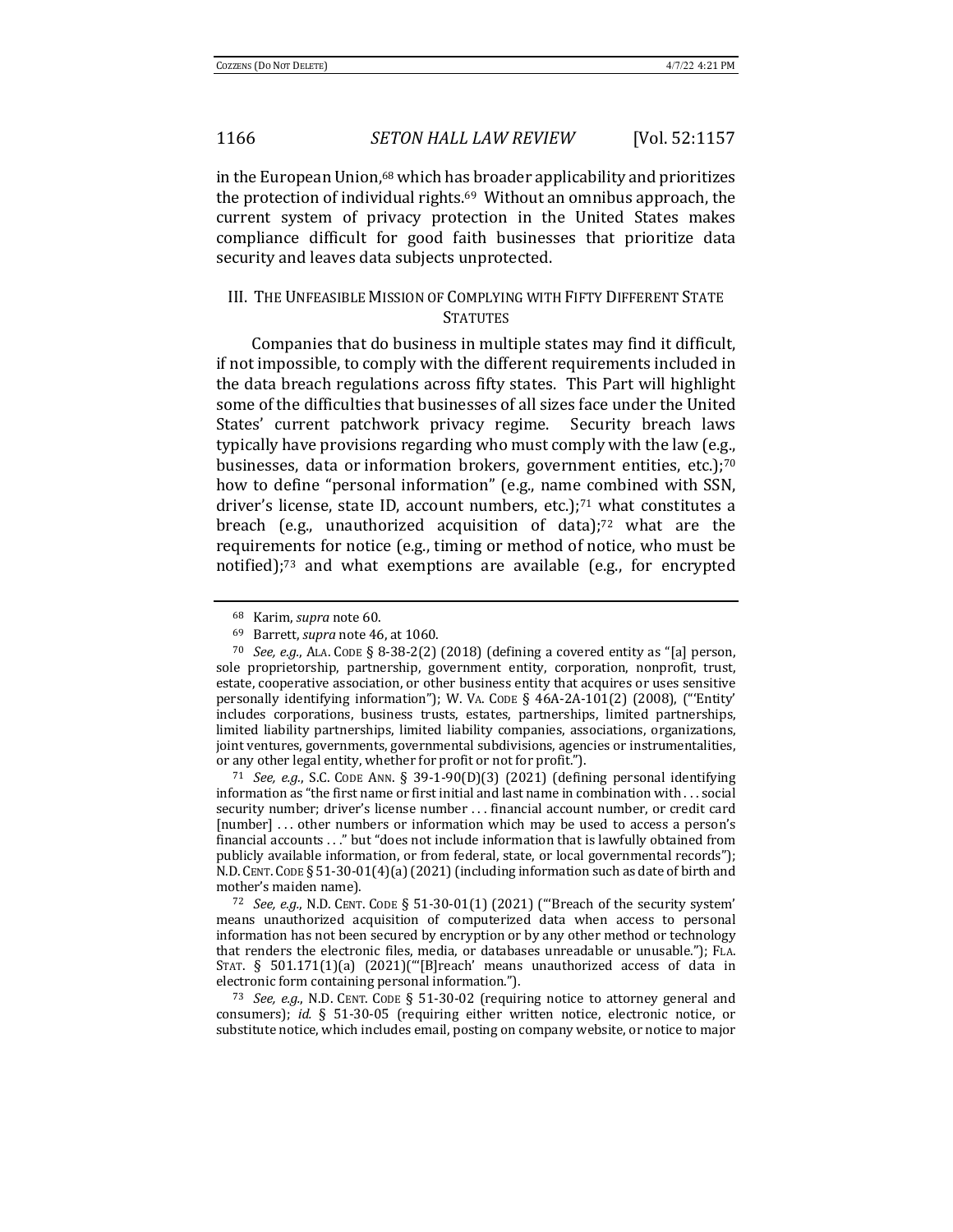information or publicly available information).<sup>74</sup> Some of these definitions overlap from state to state; however, even these basic provisions may have differences in their construction and language making it a headache for businesses to comply with each one.

For example, every state's statutes cover financial information, such as credit card numbers, along with any passwords associated with that information.<sup>75</sup> Yet, just four states' statutes protect biometric data, including things like fingerprints and retina images.<sup>76</sup> Only one of those states extends the protections to DNA.<sup>77</sup> While most states consider email and password sensitive information, California and Florida do not cover "your mother's maiden name, which is often used as a security question."78 Furthermore, most states have a provision that the notification requirement is only triggered if stolen personal information is unencrypted data or if the encryption key is also stolen.<sup>79</sup> Thus, merely knowing when a breach is significant or personal enough to trigger a warning can be complicated.

Another example that illustrates the difficulties that a good faith business may encounter when attempting to comply with all fifty states' laws is the notification timelines required from state to state. Once a company has gone through the process described above to identify if

<sup>75</sup> Michael Keller, *Holiday Shopping? How Much Do Data Breach Notification Laws* Protect?, ALJAZEERA AM. (Dec. 1, 2014, 5:00 AM), http://america.aljazeera.com/multimedia/2014/12/to-catch-a-breachhowmuchdodatabreachnotificationlawsprotect.html.

statewide media). *But see* W. VA. CODE § 46A-2A-102 (2008) (declining to incorporate any notification requirement to the attorney general).

<sup>&</sup>lt;sup>74</sup> *See, e.g.*, FLA. STAT. §  $501.171(1)(g)(2)$  (2021) ("The term [personal information] does not include ... information that is encrypted"); WASH. REV. CODE § 42.56.590(11) (2021) (Washington excludes an exception for "secured" information. "'[S]ecured' means encrypted in a manner that meets or exceeds the national institute of standards and technology standard or is otherwise modified so that the personal information is rendered unreadable, unusable, or undecipherable by an unauthorized person.").

<sup>76</sup> *Id.*

<sup>77</sup> *Id.*

<sup>78</sup> *Id.*

<sup>&</sup>lt;sup>79</sup> *See, e.g.*, ALASKA STAT. ANN. § 45.48.090(7) (West 2020) ("'[P]ersonal information' means information in any form on an individual that is not encrypted or redacted, or is *encrypted* and the encryption key has been accessed or acquired") (emphasis added); ARIZ. REV. STAT. ANN. § 18-552(C) (2021) ("A person that maintains *unencrypted* and *unredacted* computerized personal information that the person does not own or license shall notify, as soon as practicable, the owner or licensee of the information on discovering any security system breach ....") (emphasis added); ARK. CODE ANN. § 4-110- $105(a)(1)$   $(2021)$  ("Any person or business that acquires, owns, or licenses computerized data that includes personal information shall disclose any breach of the security of the system following discovery or notification of the breach of the security of the system to any resident of Arkansas whose *unencrypted* personal information was, or is reasonably believed to have been, acquired by an unauthorized person.") (emphasis added).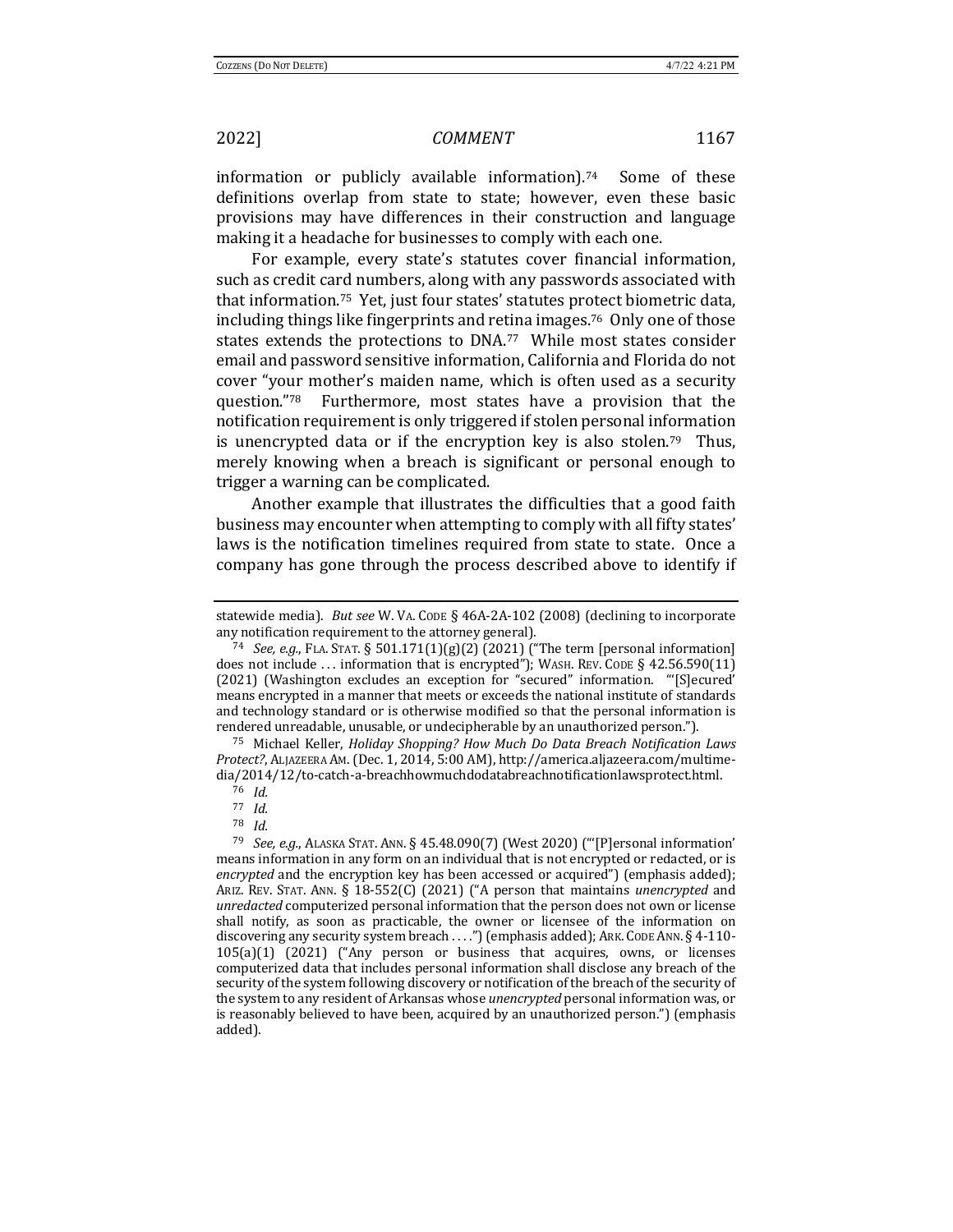personal information was compromised and which statute(s) may be implicated, they must then recognize how quickly they need to notify the affected data subjects. Timelines can range from "immediately following discovery  $[$  of the breach $]$ "<sup>80</sup> or "in the most expeditious time possible and without unreasonable delay" $81$  to "not later than ninety days after the discovery of  $[$ the] breach $[.]$ "<sup>82</sup>

Furthermore, some states add additional requirements such as "within  $45$  days ... [after a] determination that a breach has occurred *and* is reasonably likely to cause substantial harm ...."<sup>83</sup> Additionally, several states require that the notifications be made to the Attorney General, $84$  while others put conditions on the Attorney General notification<sup>85</sup> or forego that requirement altogether.<sup>86</sup> All of these conflicting requirements inevitably confuse companies who do business in multiple states, resulting in inadequate compliance and impacting some data subjects as a result.<sup>87</sup> A more comprehensive, uniform standard would make compliance with notification timelines more attainable. 

While no state has passed legislation comparable to the CCPA, there are promising legislative trends focused on providing consumer protection and creating "norms" across the entire United States.<sup>88</sup> These norms may make compliance slightly less complicated. The legislative trends include amendments that have: (1) expanded definitions of "personal information" (e.g., to include biometric information, email

<sup>80</sup> MONT. CODE ANN. § 30-14-1704(2) (2021).

<sup>81</sup> ALASKA STAT. ANN. § 45.48.010(b).

<sup>82</sup> CONN. GEN. STAT. § 36a-701b(b)(1) (2021).

<sup>83</sup> ALA. CODE  $\S 8-38-5(b)$  (2018) (emphasis added).

<sup>84</sup> *See, e.g.*, MD. CODE ANN. COM. LAW § 14-3504(h) (West 2019) ("[A] business shall provide notice of a breach of the security of a system to the Office of the Attorney General.").

<sup>&</sup>lt;sup>85</sup> *See, e.g.*, N.D. CENT. CODE § 51-30-02 (2021) ("In addition, any person that experiences a breach of the security system as provided in this section shall disclose to the attorney general by mail or electronic mail any breach of the security system which exceeds two hundred fifty individuals.") (emphasis added).

<sup>&</sup>lt;sup>86</sup> *See, e.g.*, OHIO REV. CODE ANN. §§ 1347.12 (West 2015) (omitting any attorney general notification requirement).

<sup>87</sup> Luke Irwin, *Data Breach Notification Requirements*, IT GOVERNANCE USA BLOG (Dec. 16, 2019), https://www.itgovernanceusa.com/blog/when-should-an-organization-report-a-data-breach ("Organizations that conduct business across all 50 states therefore have a considerable compliance challenge.").

<sup>88</sup> *See 2020 Security Breach Legislation*, NAT'L CONF. OF STATE LEGISLATURES (Nov. 4, 2020) https://www.ncsl.org/research/telecommunications-and-information-technology/2020-security-breach-legislation637299951.aspx.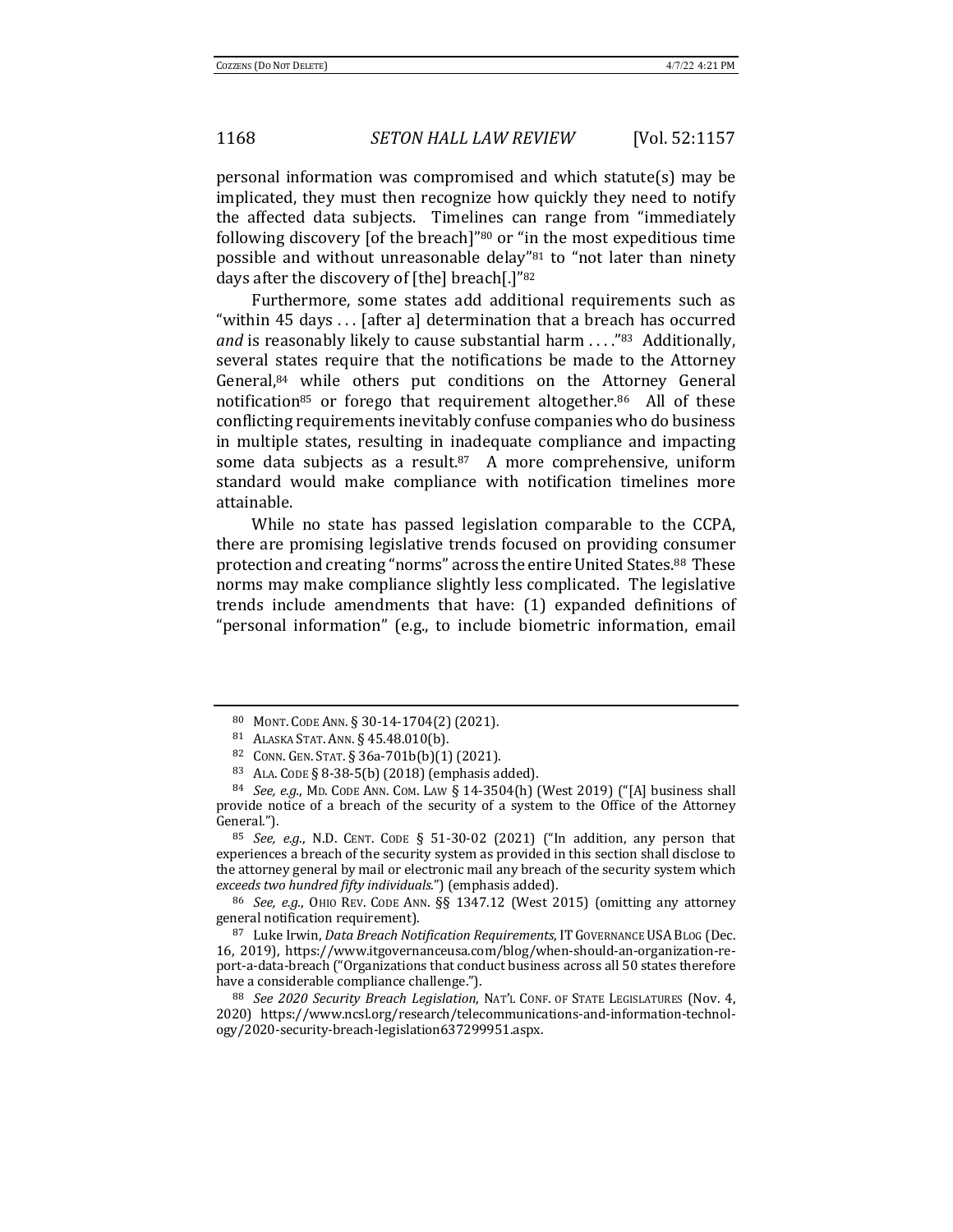address with a password, passport number, etc.);<sup>89</sup> (2) reduced the time window within which businesses must report a breach;<sup>90</sup> (3) required reporting of breaches to the state attorney general;<sup>91</sup> and  $(4)$  provided for free credit freezes or identity theft protection for victims of data breaches.<sup>92</sup> These trends are a step in the right direction to raise the privacy protections afforded to data subjects in the United States.

Despite these trends, the fact that each state has a unique statute makes compliance tricky, if not nearly impossible, for businesses of all sizes. Certainly, the trends are narrowing the gaps between the state laws. A uniform federal solution would minimize the compliance problem by providing businesses of all sizes with one set of proper rules.

# IV. THE PATCHWORK PRIVATE RIGHT OF ACTION PROVIDED TO PEOPLE ACROSS THE UNITED STATES

On the other end of the data breach is the affected data subject. In addition to the business challenges described above, data subjects are not adequately protected by existing legal remedies. This Part will briefly discuss the current landscape of private actions afforded to data subjects once their data has been breached. Generally, a private right of action allows injured parties to sue on their behalf for damages caused by another's violation of federal or state statutes, rather than rely on

<sup>89</sup> *See, e.g.*, Chris Cwalina et al., *Nine States Pass New and Expanded Data Breach Notification Laws*, NORTON ROSE FULBRIGHT (June 27, 2019), https://www.dataprotection report.com/2019/06/nine-states-pass-new-and-expanded-data-breach-notificationlaws/ (analyzing Washington H.B. 1071, which expanded the definition of personal information "to include the following categories: birthdate; unique private keys for signing electronic records; student, military, or password identification numbers; medical information; biometric information; and online login credentials"); *id.* ("New Jersey's law expands the definition of 'personal information' to include usernames, email addresses, passwords, and security questions and answers affiliated with an individual's online account.").

<sup>&</sup>lt;sup>90</sup> *See, e.g.*, S.H.B. 1071, 2019 AMS WM S3925.1 (Wash. 2019) (shortening the notification timeline from forty-five days to "thirty calendar days after the breach was discovered"). 

<sup>&</sup>lt;sup>91</sup> See BAKERHOSTETLER, DATA BREACH CHARTS 16 (2018), https://www.bakerlaw.com/ files/Uploads/Documents/Data%20Breach%20documents/Data\_Breach\_Charts.pdf (referencing Arizona's data breach law "[e]ffective Aug. 1, 2018, if the breach requires notification of more than 1,000 individuals, notification must be made to the attorney general and the three largest nationwide consumer reporting agencies").

<sup>92</sup> *See, e.g.*, H.B. 4806, 190th Gen. Assemb., Reg. Sess. (Mass. 2018) ("If a person ... experienced a[] [qualified breach] ... and such breach of security includes a social security number, the person shall contract with a third party to offer to each resident ... credit monitoring services at no cost to said resident  $\dots$ .").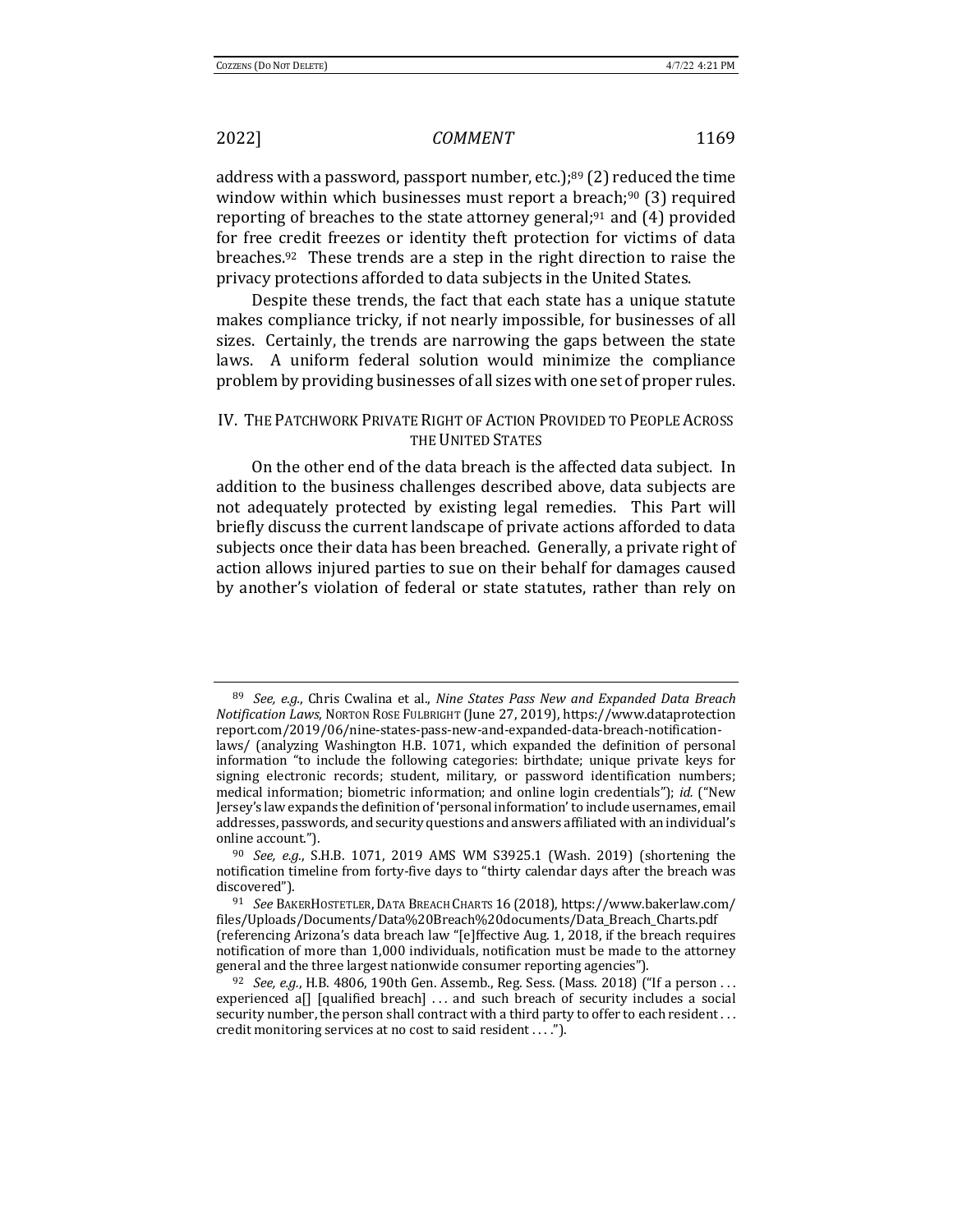public enforcement by authorities who may be unable—or unwilling to bring cases for the benefit of a single individual.<sup>93</sup>

As a threshold matter, in the wake of a data breach, merely finding a right of action can be quite difficult. $94$  The general theories of recovery range from common law causes of action (including negligence, breach of contract, and unjust enrichment) to remedies derived from state and federal statutes (including data breach notification and unfair and deceptive trade practice statutes).<sup>95</sup> Ultimately, there is no clear path forward for recovery post-data breach. Recent attempts to fit data privacy within existing rights have met strong court resistance.<sup>96</sup> As a result, "creative new theories offer attractive instruments for redress."97 Nonetheless, these theories face significant challenges, starting with identifying a legally enforceable right of action.<sup>98</sup>

After a large data breach, consumers from multiple states may be affected, and a class action suit may be initiated. Class actions are often considered because it would be inefficient for individuals to bring claims due to the limited amount they can recover.<sup>99</sup> When faced with a classaction lawsuit, courts will often analyze claims under various states' data breach notification statutes—potentially, even all fifty state statutes. When it comes to a private right of action, courts categorize the statutes in one of four ways:  $(1)$  statutes that expressly provide a private right of action;<sup>100</sup> (2) statutes that contain an explicit attorney general enforcement clause;<sup>101</sup> (3) statutes that are ambiguous or

- <sup>96</sup> Reidenberg, *supra* note 38, at 877.<br><sup>97</sup> *Id* at 890
- *Id.* at 890.
- <sup>98</sup> *Id.*

<sup>&</sup>lt;sup>93</sup> See William E. Kovacic, *British Institution of International & Comparative Law Third Annual Conference on International and Comparative Competition Law: The Transatlantic Antitrust Dialogue*, FED. TRADE COMM'N (May 15, 2003), https:// www.ftc.gov/public-statements/2003/05/private-participation-enforcement-publiccompetition-laws ("Private rights of action diminish, if not eliminate, the gate-keeping authority of public prosecutors and reduce their ability to control the development of policy by their selection of cases. Specifically, independent private rights to prosecute deny prosecutors the capacity to modulate the law's application by deciding to prosecute some violations more aggressively and prosecute other offenses less vigorously.").

<sup>&</sup>lt;sup>94</sup> See Justin H. Dion & Nicholas M. Smith, *Consumer Protection—Exploring Private Causes of Action for Victims of Data Breaches,* 41 W. New Eng. L. Rev. 253, 268-70 (2019) (describing the lack of a private right of action under federal statutes such as the HIPAA, GLBA, COPRA, and FTCA acts).

<sup>95</sup> Karim, *supra* note 60, §§ 4-7.

<sup>99</sup> *See* 140 AM. JUR. TRIALS 327 § 8 (2015).

<sup>100</sup> *See, e.g.*, CAL. CIV. CODE § 1798.150(a)(1) (West 2020); MD. CODE ANN., COM. LAW §§ 14-3508 (West 2008). 

<sup>&</sup>lt;sup>101</sup> *See, e.g.*, ARK. CODE ANN § 4-110-101 (2005) (providing that a "violation of this chapter is punishable by action of the Attorney General under the provisions of  $\S$  4-88-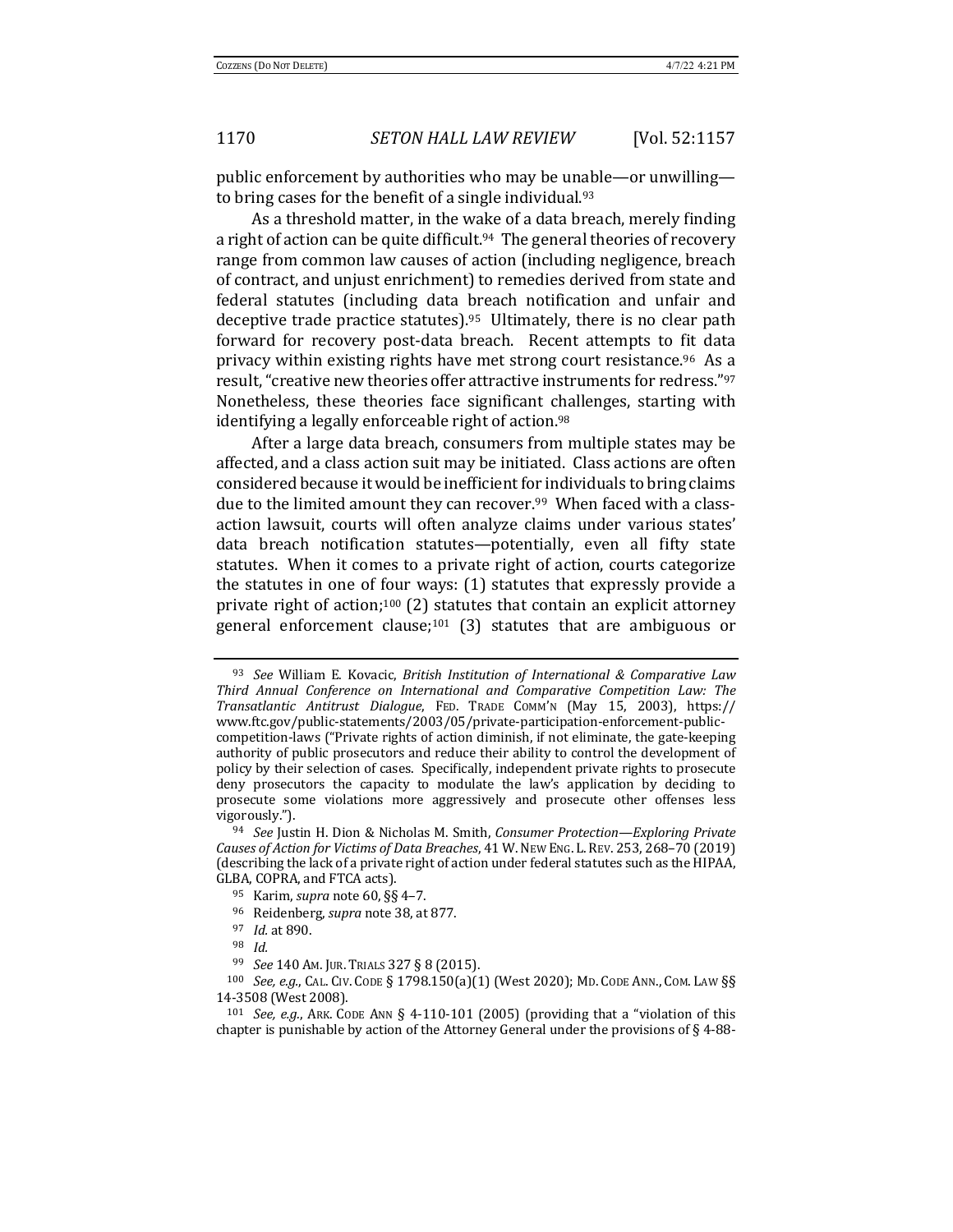provide non-exclusive remedy clauses;<sup>102</sup> and  $(4)$  statues that are silent to the matter.<sup>103</sup> Citizens in states that provide a right of action can clear the first hurdle but may face other issues, as discussed below.

On the other end of the spectrum, some states do not expressly provide a private right of action. Resultingly, data subjects living in these states may face an immediate obstacle in their attempt to recover for any harm suffered. While these statutes generally do not explicitly preclude a private action, courts have interpreted certain provisions in the statute to deny an avenue of recovery.<sup>104</sup> Courts have interpreted statutes that contain an explicit attorney general enforcement clause to close the door on a private right of action from a data breach notification standpoint.<sup>105</sup> Courts have interpreted both permissive clauses (i.e., "the AG may  $\ldots$ ")<sup>106</sup> and mandatory language (i.e., "the AG shall  $\ldots$ ")<sup>107</sup> to deny a private right of action and dismiss these claims at the pleading stage. 

Various statutes that include explicit attorney general enforcement provisions also include non-exclusive remedy provisions.<sup>108</sup> If the statute provides a non-exclusivity clause, courts will generally find that this creates ambiguity as to whether a private right of action exists and

<sup>103</sup> *See In re* Equifax, Inc., Customer Data Sec. Breach Litig., 362 F. Supp. 3d 1295, 1341 (N.D. Ga. 2019) (analyzing Wisconsin's data breach notification law and determining that it is silent as to the question of whether a private right of action exists).

<sup>105</sup> *Id.*

<sup>101</sup> et seq."); IDAHO CODE ANN. § 28-51-107 (West 2006) ("[T]he primary regulator may bring a civil action to enforce compliance" with the state's data-breach notice statute.); MASS. GEN. LAWS ch. 93H, § 6 (2007) (stating that the "attorney general may bring an action ... to remedy violations of this chapter"); NEB. REV. STAT. § 87-806 (2018) (providing that "the Attorney General may issue subpoenas and seek and recover direct economic damages for each affected Nebraska resident injured by a violation of" the data-breach notice statute).

<sup>&</sup>lt;sup>102</sup> *In re* Target Corp. Customer Data Sec. Breach Litig., 66 F. Supp. 3d 1154, 1169 (D. Minn. 2014) (classifying claims brought under Colorado, Delaware, Iowa, Kansas, Michigan, and Wyoming statutes to be considered to have "[a]mbiguous language or non-exclusive remedies").

<sup>104</sup> *Target Corp.*, 66 F. Supp. 3d at 1168–69.

<sup>&</sup>lt;sup>106</sup> *Id.* ("Texas's data-breach notice statute provides only for attorney general enforcement, stating repeatedly that '[t]he attorney general *may* bring an action to recover the civil penalt[-y, -ies] imposed under this subsection . . . ."") (emphasis added).

<sup>&</sup>lt;sup>107</sup> *Id.* at 1168 (dismissing a private claim at the pleadings stage under Connecticut's data breach notification provision which states, "violations of the statute 'shall be enforced by the Attorney General" because the language "clearly limits enforcement power to the state's attorney general" exclusively); *Equifax Inc.*, 362 F. Supp. 3d at 1340 (dismissing the Connecticut plaintiffs' claims because the statutory language "explicitly limits enforcement to the Attorney General").

<sup>&</sup>lt;sup>108</sup> *Target Corp.*, 66 F. Supp. 3d at 1169 (classifying claims brought under Colorado, Delaware, Iowa, Kansas, Michigan, and Wyoming statutes to be considered to have "[a]mbiguous language or non-exclusive remedies"].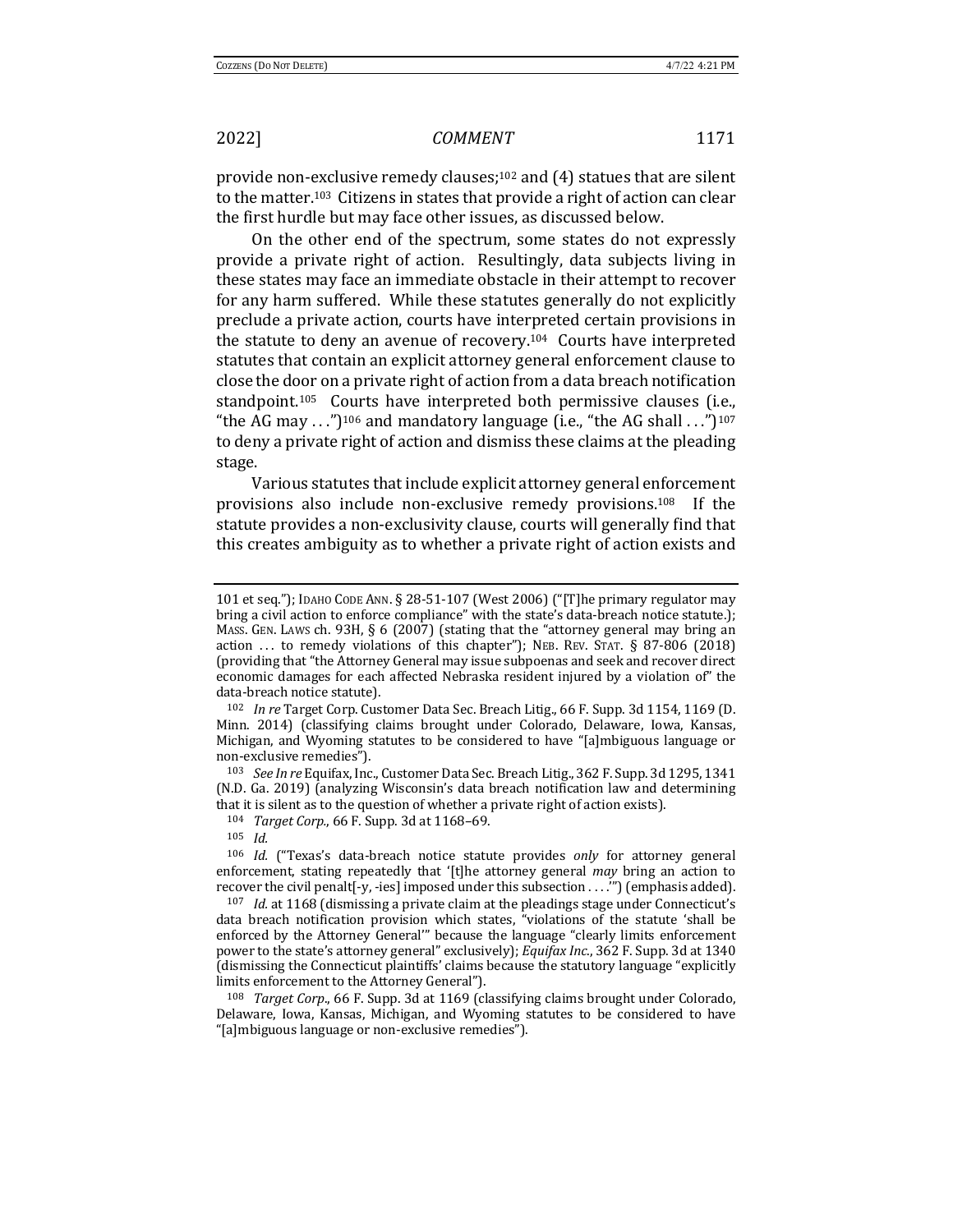will not dismiss these claims at the pleadings stage.<sup>109</sup> Though, if the statute includes both an attorney general enforcement clause and a nonexclusive remedy provision, courts may still deny a private right of action to the data subject.<sup>110</sup> Since many states do not include nonexclusive remedy provisions, an affected consumer in these states will have to rely on other public enforcement procedures in their respective states.<sup>111</sup>

Unfortunately, these public enforcement mechanisms are often inadequate or selective. A contributing factor to this is the lack of defined statutory rights surrounding data breaches which, in turn, creates ineffective public enforcement mechanisms.<sup>112</sup> For example, the Federal Trade Commission (FTC) can assert claims through the FTC's "'unfair and deceptive trade practice' jurisdiction."<sup>113</sup> Companies may violate a state's unfair and deceptive trade practice laws when they "inaccurately describe their information handling practices."<sup>114</sup> The prosecution for deceptive trade practices is generally focused on curbing the company's deceptive practices, not on compensating the victim for any harm they suffered. $115$ 

Inadequate focus on stopping harmful conduct can result in companies abusing the system. Perhaps, a large company may decide to pay a fine for violating the statute rather than notify the customers and risk greater loss from a damaged reputation.<sup>116</sup> For example, Arizona's statute, which is enforceable only by the state attorney general, allows data subjects to bring an action, but caps the civil penalty at  $$5,000$ .<sup>117</sup>

<sup>109</sup> *See id.* (declining to dismiss plaintiffs' Colorado claim because "Colorado's databreach notice statute provides that the 'attorney general may bring an action  $\dots$  to address violations of this section,' but also provides that the 'provisions of this section are not exclusive."'); *id.* (declining to dismiss Delaware claims because the nonexclusive remedy provisions indicate that "it is at least ambiguous whether there is a private right of action").

 $110$  *Equifax Inc.*, 362 F. Supp. 3d at 1339–40 (analyzing the attorney general enforcement provision in conjunction with the nonexclusive remedy provision which states, "the remedies provided by this section shall be in addition to any other lawful remedy available" but ultimately concluding that a conflicting provision in the statute which states, "the provisions of this section shall be exclusive and shall preempt any provisions of local law ... and no locality shall impose requirements that are inconsistent with or more restrictive than those set forth in this section" to preclude against a private right of action despite the nonexclusive remedy provision).

<sup>111</sup> *See* Reidenberg, *supra* note 38, at 885.

<sup>112</sup> *Id.*

<sup>113</sup> *Id.* at 885-86.

<sup>114</sup> *Id.*

<sup>115</sup> *Id.* at 886.

<sup>&</sup>lt;sup>116</sup> *See id.* ("A company risks liability by making a disclosure, but does not risk accountability by remaining silent.").

<sup>117</sup> ARIZ. REV. STAT. ANN. § 44-7601 (2006).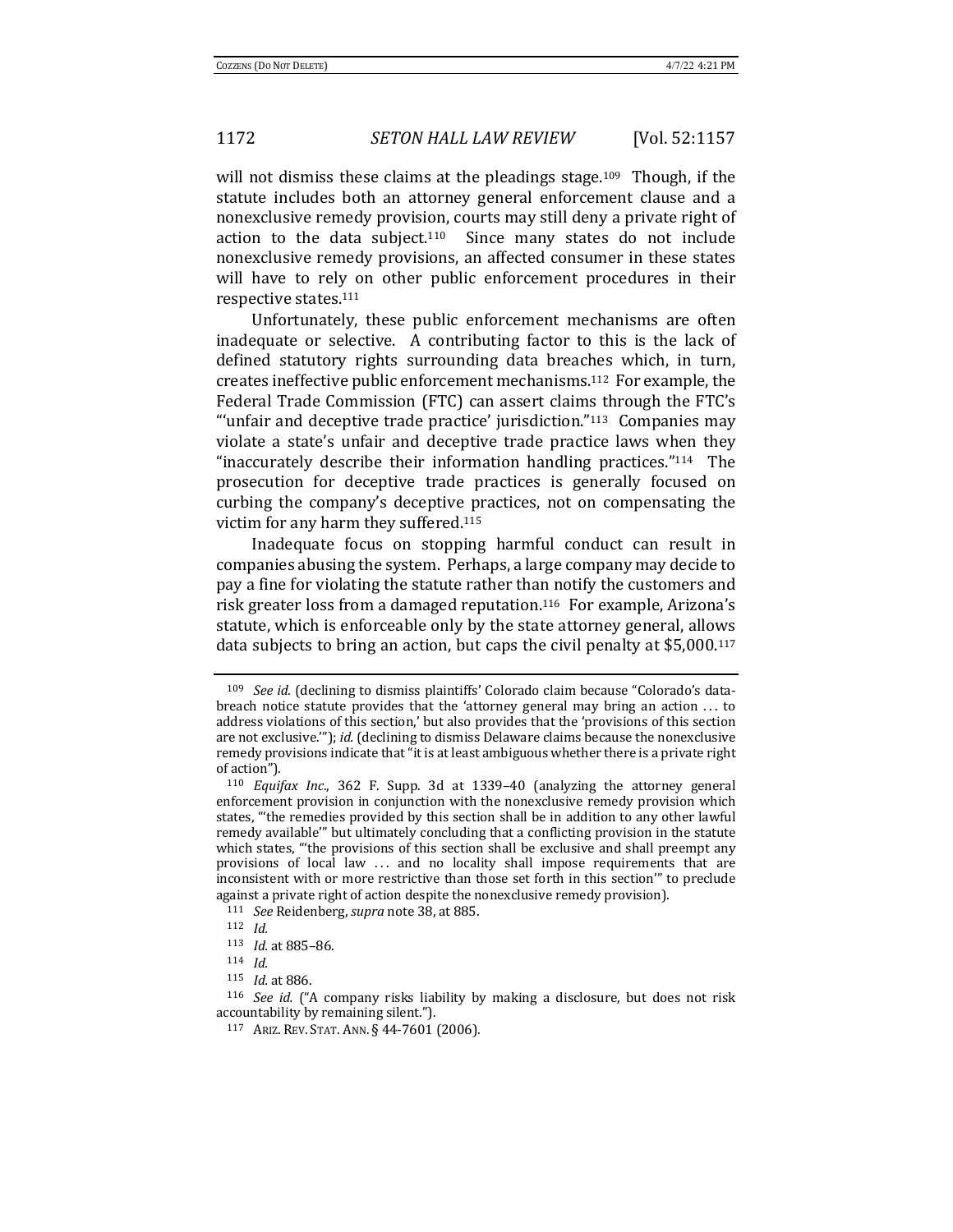For large corporations, the costs associated with data security can be in the hundreds of millions of dollars.<sup>118</sup> Thus, the companies who have the most data about consumers may be better off foregoing the costs associated with preventing breaches and simply paying the penalty, if they are caught.

This is just one example of how existing public enforcement mechanisms can be abused, which can lead to inadequate protection of data subjects. It follows that under the current landscape, consumers may be forced to bear the costs of a data breach. Instead, companies should be held accountable via a private right of action, thereby shifting the cost of a data breach onto the company itself. Accountability will inspire companies to invest into their data security practices in fear of large class action settlements from a data breach. In turn, the market, overall, will become more secure and the breach frequency should decrease, thereby exposing data subjects to less harm.

The issues presented in this Part highlight one major roadblock and the consequences that the minor differences in statutory language have created, which exacerbate the need for a federal solution to protect data subjects more adequately. Predominantly, the goal should be to limit the number of breaches, increase data security, and reduce the risk to consumers. Allowing companies to cut corners will continue to expose data subjects to unnecessary risks. A federal privacy regulation should take both the businesses' and consumers' goals into account to provide a comprehensive scheme to protect both sides.

# V. A PROPOSED FEDERAL SOLUTION

The amount of data breached has risen steadily since 2005.<sup>119</sup> It is estimated that a business will fall victim to a ransomware attack every two seconds by 2031.<sup>120</sup> As this problem continues to rapidly expand, the urgency of a federal solution is mounting. This Part will examine a proposed solution to address the two main issues discussed above, i.e., providing a private right of action to affected data subjects and establishing uniform guidelines for businesses to follow.<sup>121</sup> By

<sup>&</sup>lt;sup>118</sup> Steve Morgan, *Global Cybersecurity Spending Predicted to Exceed \$1 Trillion From 2017–2021*, CYBERCRIME MAG. (June 10, 2019), https://cybersecurityventures.com/ cybersecurity-market-report/ ("Jamie Dimon, chairman and CEO at J.P. Morgan Chase & Co.... states that the financial services giant spends roughly \$600 million each year on cybersecurity[.]").

<sup>&</sup>lt;sup>119</sup> Daniel Funke, *By the Numbers: How Common Are Data Breaches—and What Can You Do About Them?*, POLITIFACT (Sept. 23, 2019), https://www.politifact.com/article/ 2019/sep/23/numbers-how-common-are-data-breaches-and-what-can-/.

<sup>120</sup> Cook, *supra* note 17.

<sup>121</sup> *See* discussion *supra* Parts III–IV.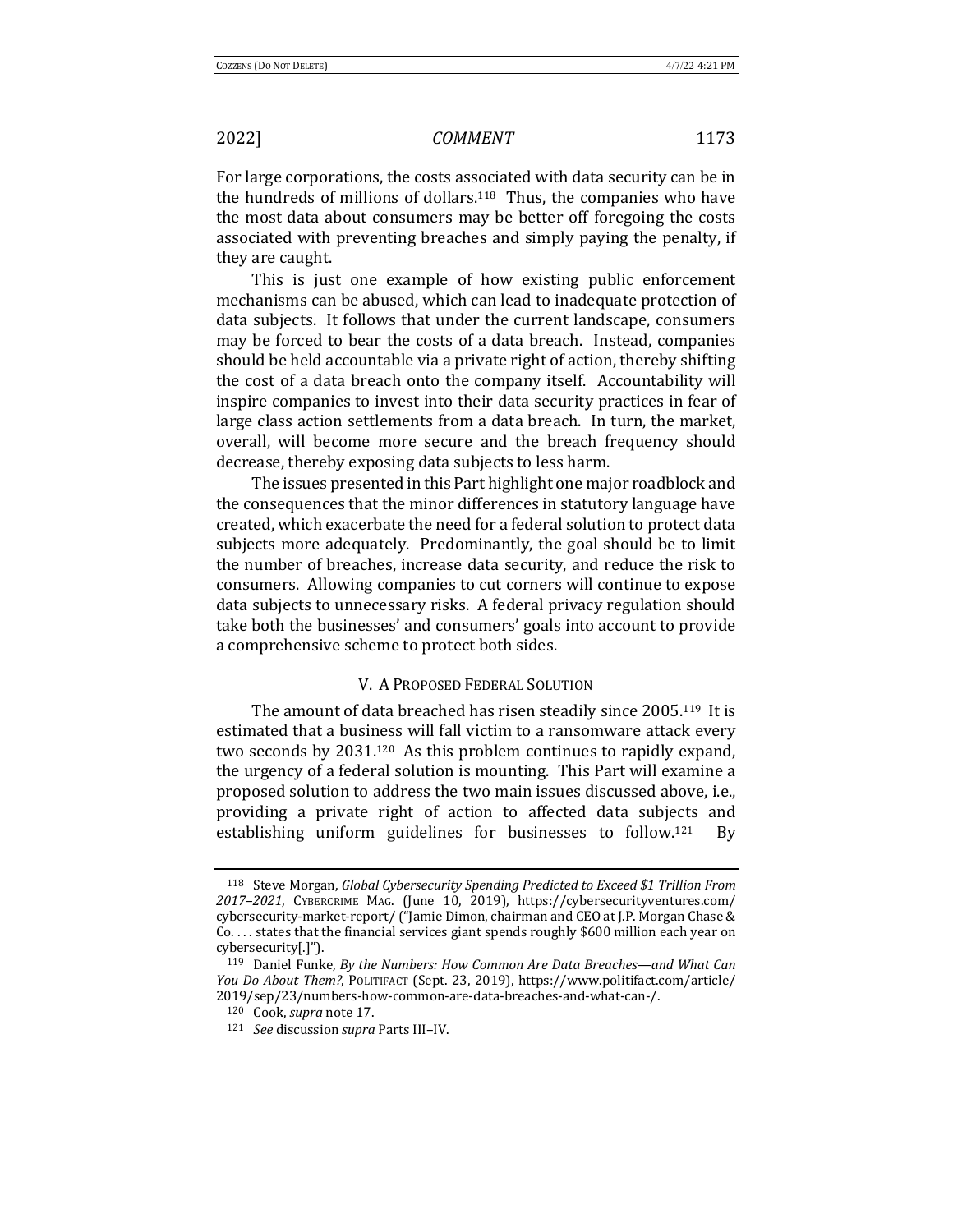addressing these two main issues, a federal privacy regulation can shift the cost of data breaches to the business sector, which is more apt to shoulder the cost via a private right of action. Once the business bears the burden, it will be more incentivized to increase its security measures accordingly as per a set of proposed uniform guidelines. In theory, this will decrease the breach frequency and lower the overall "cost" of data breaches as a whole.

First, when it comes to the private right of action, establishing a federal regulation with a private right of action will incentivize companies to comply with defined procedures and protect consumers if their data is inevitably breached. Under the current landscape, "[t]he real search behind the efforts to remedy privacy violations is a search to create new legal rights." $122$  For now, the movement for privacy enforcement continues to expand in search of a proper remedy to disrupt the current scheme that protects the privacy violators.<sup>123</sup> This must be addressed in any federal approach.

Currently, without federally defined statutory rights, companies are not held legally accountable, and there is a lack of liability for improper treatment of personal information in the private business world.<sup>124</sup> Large data breaches highlight potential issues with the current scheme and bring those issues into the public spotlight and "provide $\parallel$  an incentive for legislative action to establish greater legal certainty for the treatment of personal information." $125$  There have been recent attempts to address the existing statutory gaps using federal legislation.<sup>126</sup> For example, former Attorney General Eric Holder has advocated for a federal standard to "simplify" and "strengthen" consumer protections.<sup>127</sup> Additionally, members of Congress have already attempted to propose several data breach laws, but for various reasons, they have not provided adequate protection to those whom

<sup>122</sup> Reidenberg, *supra* note 3838, at 898.

<sup>123</sup> *Id.*

<sup>124</sup> *Id.*

<sup>125</sup> *Id.*

<sup>126</sup> *See, e.g.*, Michael D. Simpson, Comment, *All Your Data Are Belong to Us: Consumer Data Breach Rights and*

*Remedies in an Electronic Exchange Economy*, 87 U. Colo. L. REV. 669, 688 (2016) (footnotes omitted) ("For example, bills introduced during the 113th Congress included the Personal Data Protection and Breach Accountability Act of 2014, which would have imposed personal data privacy and security requirements on interstate businesses and created both public and private rights of action for violations.").

<sup>127</sup> Keller, *supra* note 75.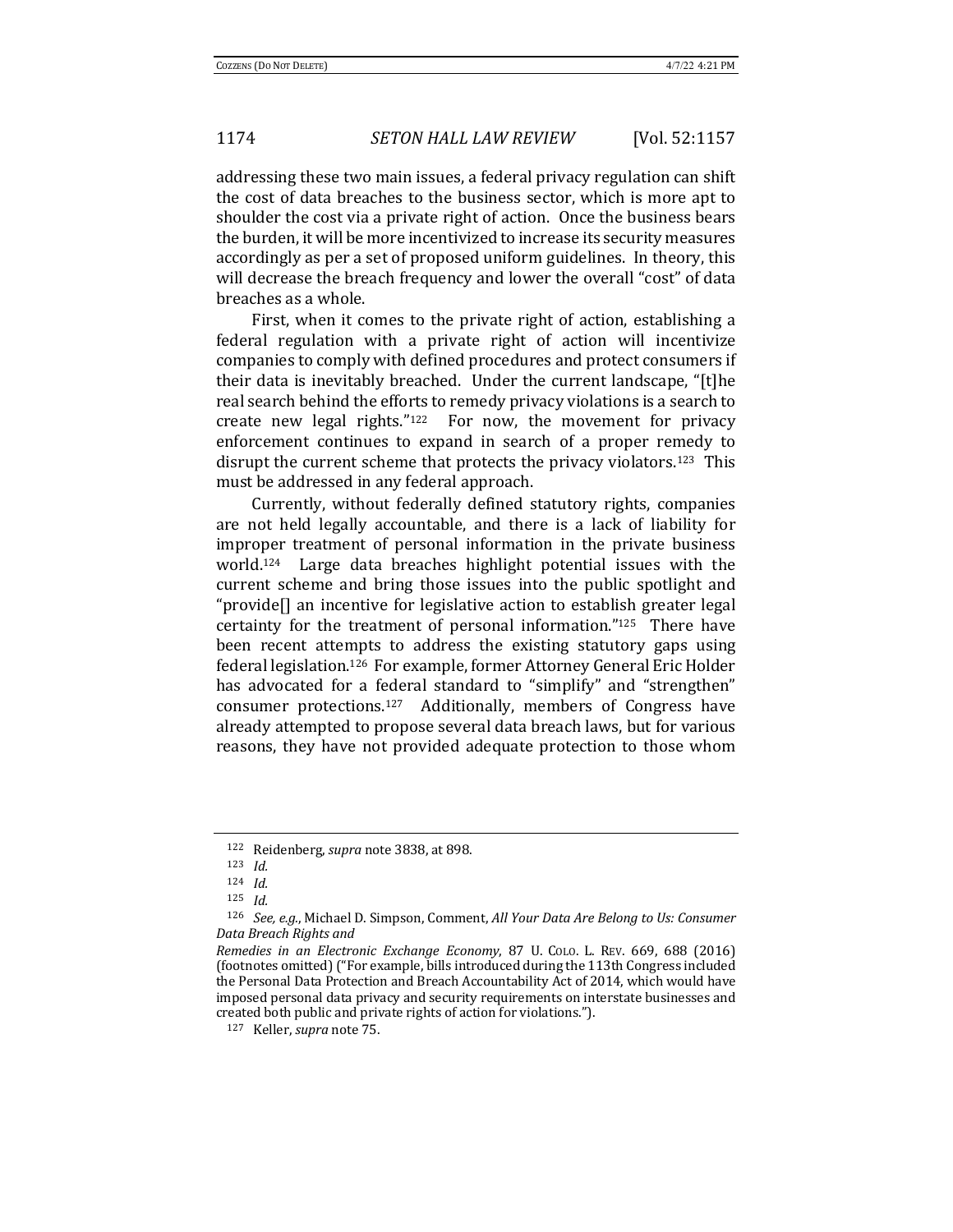"these laws are supposed to protect." $128$  As the debates rage on, ordinary people remain exposed and vulnerable without sufficient options to recover under the existing scheme.<sup>129</sup> Action must be taken sooner rather than later to curtail this exposure and protect the United States citizens.

Some attorney generals have expressed concerns about a national system.<sup>130</sup> For example, Connecticut Attorney General George Jepsen has concerns that a federal solution "could reduce the number and effectiveness of regulators at the state level who fight data breaches."<sup>131</sup> Additionally, Maryland Attorney General Douglas Gansler stated a valid concern that a federal regulation "should not preempt state enforcement. Any federal standards should be a floor, not a ceiling, allowing states to enact stricter standards." $132$  Conversely, some commentators believe California's strict new protections are the reason for the lack of a federal solution.<sup>133</sup>

The argument that the national law should create a floor is enticing; however, it does not address the difficulties that businesses will face in complying with different state regulations. If the federal rule is simply a floor, each state would still be free to enact stricter laws which may eventually lead back into the patchwork privacy problem that we are currently facing. Furthermore, the longer we wait to set a national standard, the more exposed data subjects may be in states with lesser protections. By setting a baseline for security measures that businesses must comply with, the overall security of the private sector will be increased, and thus, the frequency of data breaches should decline.

Consequently, the United States should revamp the current privacy regime entirely and take into account both issues described above. At the forefront, there must be a private right of action to allow consumers a path to recovery and hold businesses accountable. Furthermore, there must be defined reasonable security measures, whether included in the

<sup>&</sup>lt;sup>128</sup> Drew Mitnick, *No More Waiting: It's Time for a Federal Data Breach Law in the U.S.*, AccessNow (Apr. 10, 2018, 10:51 AM), https://www.accessnow.org/no-more-waitingits-time-for-a-federal-data-breach-law-in-the-u-s/.

<sup>129</sup> *Id.*

<sup>&</sup>lt;sup>130</sup> Tod Newcombe, *States Approach Federal Data Breach Law with Caution*, GOVERNING (Sept. 18, 2014), https://www.governing.com/archive/gov-federal-cybersecurity-law.html.

<sup>131</sup> *Id.*

<sup>132</sup> *Id.*

<sup>&</sup>lt;sup>133</sup> Daniel Castro & Ashley Johnson, *Why Can't Congress Pass Federal Dave Privacy* Legislation? Blame California, INFO. TECH. & INNOVATION FOUND.: INNOVATION FILES (Dec. 13, 2019), https://itif.org/publications/2019/12/13/why-cant-congress-pass-federaldata-privacy-legislation-blame-california.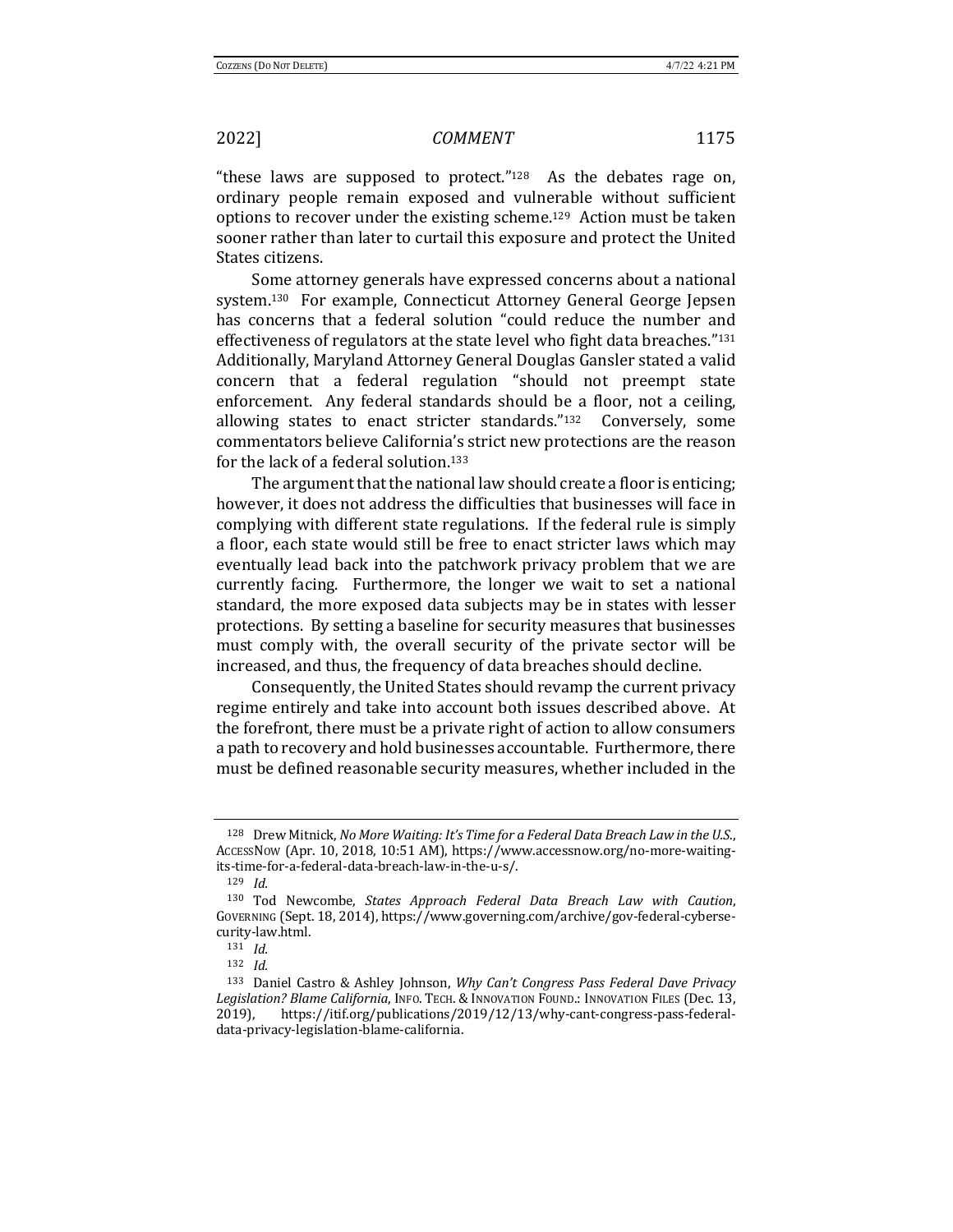statute itself or accompanying regulations, that guide good-faith businesses to raise the security of the industry entirely.

# A. Including a Private Right of Action for Data Subjects Whose *Information is Breached*

First and foremost, any federal solution should include a private right of action. Private rights of action have worked in other industries to incentivize corporations to strengthen their internal processes and invest in safeguards to minimize potential lawsuits and thus protect consumers.<sup>134</sup> Civil litigation has made dangerous machines safer, improved product safety through tort law, and improved the safety of motor vehicles.<sup>135</sup> None of this would have been possible had these industries been regulated by inadequate and underfunded regulatory regimes akin to the current patchwork privacy framework.<sup>136</sup> Private rights of action can "'catalyz[e] a societal shift toward a thicker notion of industrial responsibility,' as it did with mass environmental torts and product liability."<sup>137</sup> Private claims bring adverse publicity and expose industry practices that may provoke productive "industry-wide changes." $138$  To date, any changes that have occurred in the privacy world still fall short.<sup>139</sup>

The federal solution must be careful not to weaken existing protections offered to customers via the various statutes.<sup>140</sup> Any new federal standard must not prevent states from adding protections. A federal data breach law should not create a ceiling preventing more strict state enforcement but should create a baseline that states can build upon;<sup>141</sup> although the floor should be high enough to protect most citizens adequately and to avoid falling back into the same abyss we are in. Perhaps the federal solution can find inspiration from the CCPA to create a privacy framework that mandates companies to take

<sup>134</sup> Ari Ezra Waldman, *Privacy Law's False Promise*, 97 WASH. U. L. REV. 773, 831 (2020).

<sup>135</sup> *Id.*

<sup>136</sup> *Id.*

<sup>&</sup>lt;sup>137</sup> *Id.* at 832 (alteration in original) (quoting Julie E. Cohen, Information Privacy Litigation as a Bellwether for Institutional Change, 66 DEPAUL L. REV. 535, 574 (2017)).

<sup>138</sup> Reidenberg, *supra* note 38, at 898.

<sup>139</sup> *Id.*

<sup>&</sup>lt;sup>140</sup> G.S. Hans, *White House Data Breach Legislation Must be Augmented to Improve Consumer Protection*, CTR. FOR DEMOCRACY & TECH. (Jan. 16, 2015), https://cdt.org/insights/white-house-data-breach-legislation-must-be-augmented-to-improve-consumer-protection/.

<sup>141</sup> Mitnick, *supra* note 128.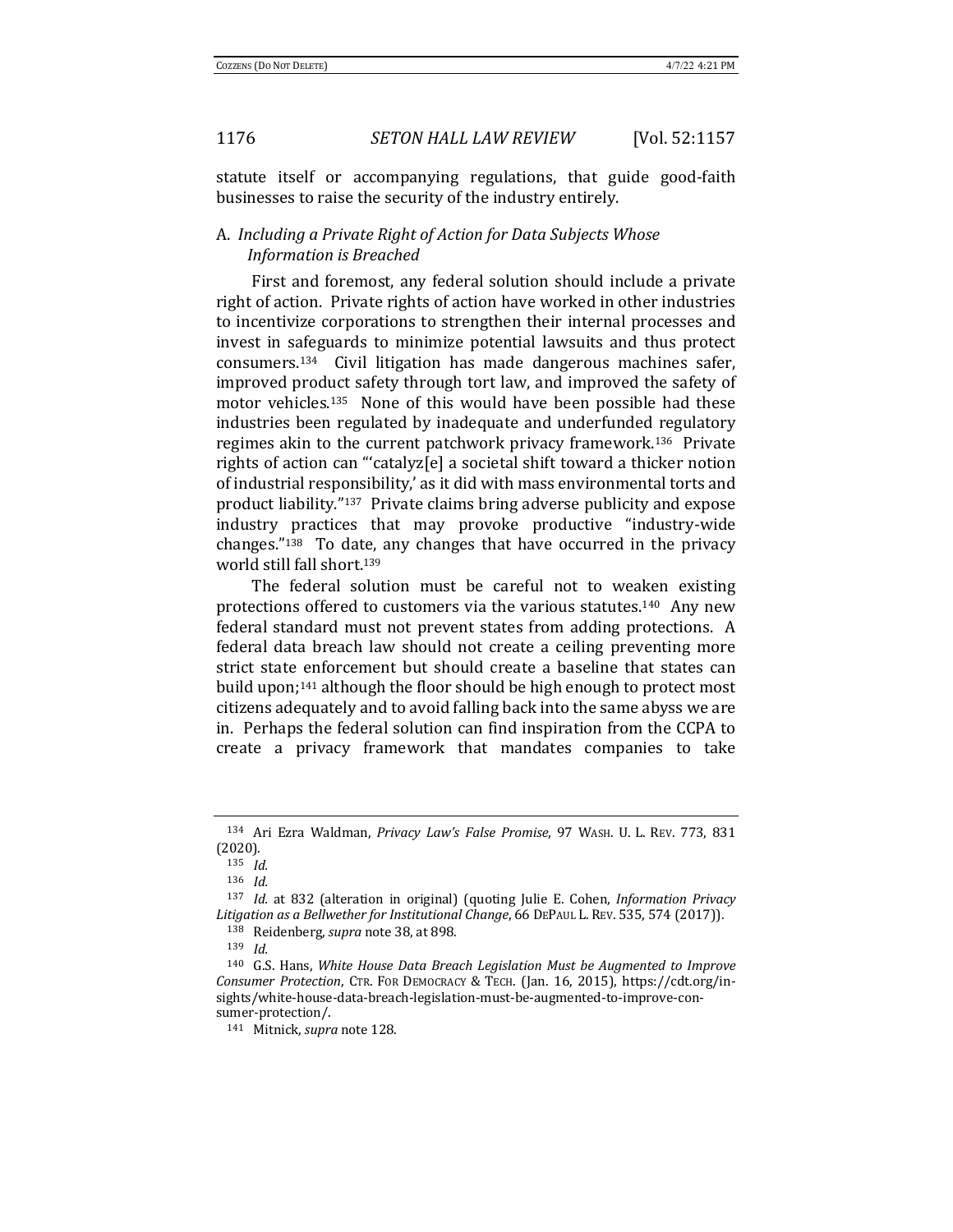reasonable security measures to protect personal information.<sup>142</sup> This would provide a baseline that the legislature can build upon as the digital universe continues to expand.

Still, a federal solution may need to build upon the framework of the CCPA. The CCPA provides that a "consumer whose nonencrypted and nonredacted personal information . . . is subject to an unauthorized access and exfiltration, theft, or disclosure as a result of the business's violation of the duty to implement and maintain *reasonable security procedures* ... may institute a civil action[.]"<sup>143</sup> Though, the CCPA does not define what reasonable security measures would entail.<sup>144</sup> This leaves businesses open to potentially crippling liability if they fall below the ambiguous definition of "reasonable security procedures."

Under the CCPA, if a litigant can bring a private right of action as described above, they may "recover damages in an amount not less than one hundred dollars (\$100) and not greater than seven hundred and fifty (\$750) per consumer per incident or actual damages, whichever is greater." $145$  Thus, if a business has only 100,000 records compromised (a relatively small amount in the world of big business), it could potentially be liable for up to \$75,000,000 resulting from a class-action lawsuit. Due to the theoretically massive settlements coupled with a vague definition of reasonable security measures, a private right of action will likely open a large stream of litigation. A federal solution must take this into account and provide businesses of all sizes with a more detailed roadmap of what constitutes reasonable security measures. By doing so, it would accomplish several key goals:  $(1)$ ensuring the customer data is more secure by incentivizing businesses to implement up-to-date security measures; (2) allowing businesses to protect themselves from potentially crippling liability by complying with delineated security measures; (3) reduce the burden on the courts; and (4) provide consumers a clearer path to recovery if businesses fail to comply.

<sup>142</sup> CAL. CIV. CODE § 1798.150(a)(1) (West 2018) ("Any consumer whose nonencrypted and nonredacted personal information, as defined [within] ... is subject to an unauthorized access and exfiltration, theft, or disclosure as a result of the business's violation of the duty to implement and maintain *reasonable security procedures* and practices appropriate to the nature of the information to protect the personal information may institute a civil action[.]") (emphasis added).

<sup>143</sup> *Id.* (emphasis added).

<sup>&</sup>lt;sup>144</sup> IAN C. BALLON, Litigation Risks and Compliance Obligations Under the California *Consumer Privacy Act*, *in* E-COMMERCE AND INTERNET LAW 26-400, 26-425 (2019).

<sup>145</sup> CAL. CIV. CODE § 1798.150(a)(1)(A).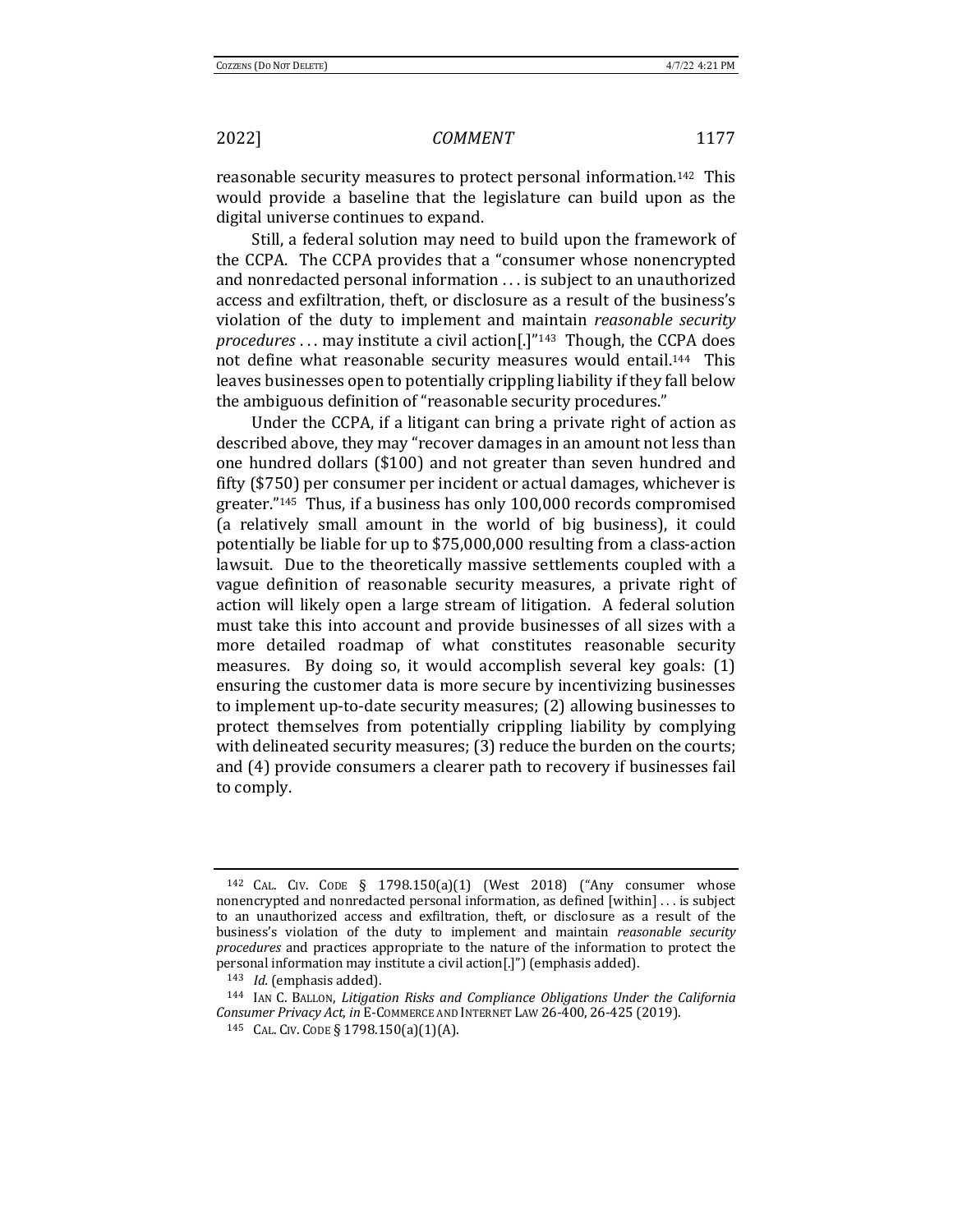### B. *Simplifying the Requirements to Make Compliance Attainable*

Next, a federal solution must consider the needs of the businesses that will need to comply with the law. One major factor which currently plagues these businesses under the existing patchwork approach is the lack of standards outlining what actions they can take to adequately protect consumer information (and thus comply with the law). Any federal solution should look to define a floor of protections that will allow good-faith businesses to enact security procedures designed to protect both data subjects from a breach and the business itself from liability. This can be done by defining "reasonable security measures" either in the statute or accompanying regulations.

Some "sectors" have already delineated what is considered a "reasonable security measure."<sup>146</sup> If the United States chose to implement a federal data breach/privacy regulation, it could build upon these existing laws. A proposed federal solution could model reasonable safety measures after the GLBA's Safeguards Rule. While the GLBA applies solely to financial institutions, several concepts can be expanded into the framework of a data breach statute. The GLBA outlines reasonable security measures, which in turn incentivize financial institutions to increase their data protection strategies, thereby increasing security and decreasing potential breaches.<sup>147</sup> Under the GLBA, the precautions that businesses must take to be considered "reasonable" can be broken down into three categories: (1) employee management and training safeguards;<sup>148</sup> (2) information systems safeguards;<sup>149</sup> and  $(3)$  detecting and managing systems safeguards.150 

<sup>&</sup>lt;sup>146</sup> For examples of several sectors delineating the security measures, see 16 C.F.R. §  $314.4$  (2021) for the GLBA safeguards rule and  $45$  C.F.R.  $\S$  164.306 (2021) for the HIPAA security rule.

<sup>&</sup>lt;sup>147</sup> *See* Stephen E. Breidenbach & Terese L. Arenth, *Navigating the Ambiguous Requirement of 'Reasonable Security' Measures While Protecting Personal Information*, N.Y. L.J. (May 8, 2020, 2:10 PM), https://www.law.com/newyorklawjournal/2020/ 05/08/navigating-the-ambiguous-requirement-of-reasonable-security-measures-

while-protecting-personal-information/ ("As most businesses collect and maintain sensitive personal information about their customers, the key takeaway is to first assess the type of business that you operate and the types of personal information that you collect. From that starting point, develop, implement and maintain a sound security plan to collect only the information that you need, to keep that information safe, and to dispose of it securely. This will form the foundation to help your business meet its legal obligations and protect that sensitive data.").

<sup>148 16</sup> C.F.R. § 314.4(b)(1) (2021).

<sup>149</sup> *Id.* § 314.4(b)(2).

<sup>150</sup> *Id.* § 314.4(b)(3).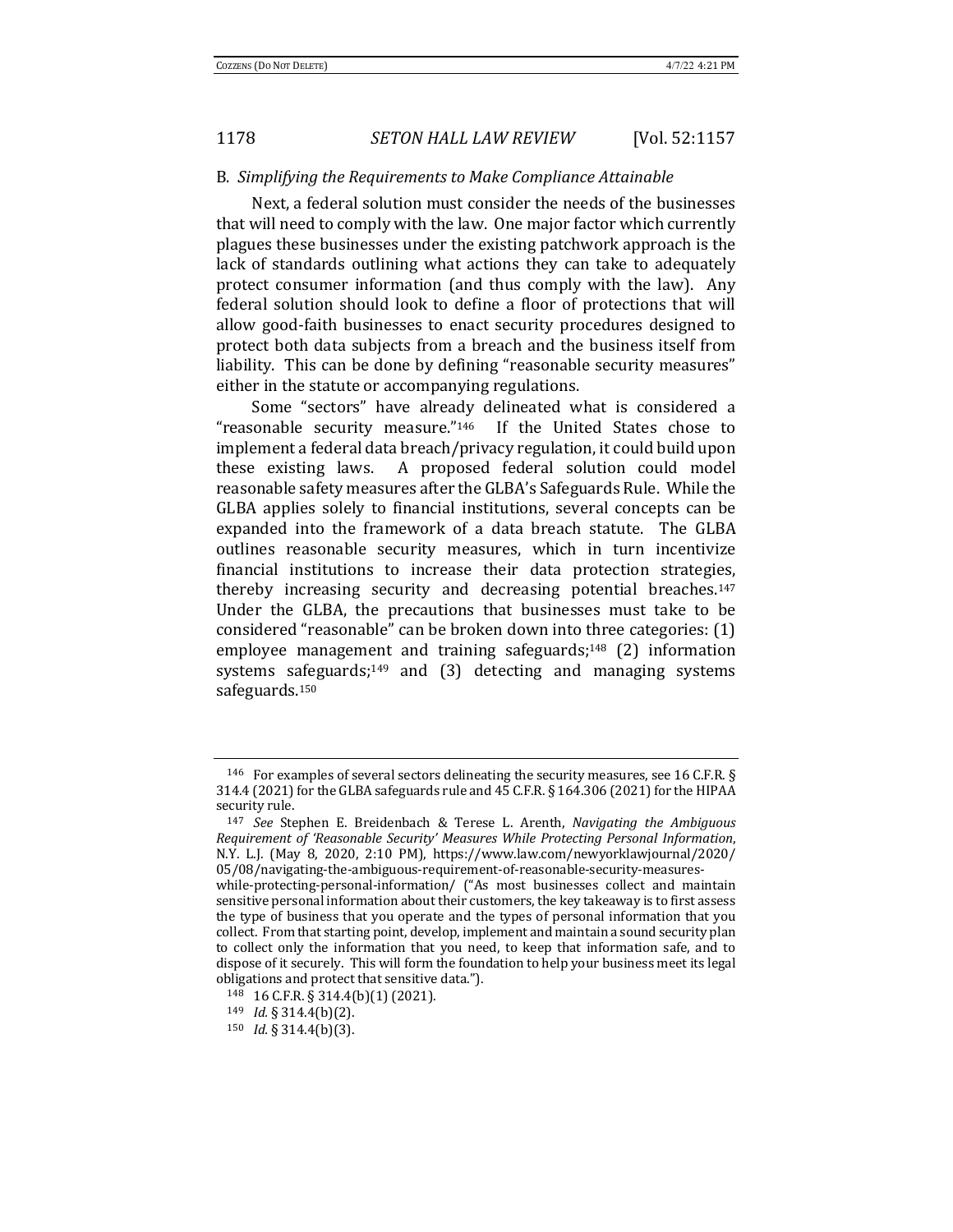First, the category of employee management and training safeguards refers to developing programs to ensure that employees adopt good security practices, such as basic requirements like strong computer passwords, which are updated regularly.<sup>151</sup> The FTC guidelines delineate several specific examples to consider, including:  $(1)$ background checks when hiring employees;<sup>152</sup> (2) "limiting access to customer information to employees who have a business reason to see  $it''$ ;<sup>153</sup> (3) "training employees on the basic steps to maintain security, confidentiality, and integrity";<sup>154</sup> (4) "developing policies for employees who telecommute"; (5) "imposing disciplinary measures for security policy violations";<sup>155</sup> (6) "preventing terminated employees from accessing customer information by immediately deactivating their passwords and user names";<sup>156</sup> and  $(7)$  "tak[ing] steps to ensure the secure transmission of customer information."<sup>157</sup> These are several of the delineated measures in the FTC regulations for the GLBA, but this is not an exhaustive list of the types of safeguards that financial institutions may want to consider.<sup>158</sup>

Second, the GLBA outlines several key information systems safeguards that companies should consider. According to  $\S 314.4(b)(2)$ , "information systems include network and software design, as well as information processing, storage, transmission, [retrieval,] and disposal."<sup>159</sup> As per the Interagency Guidelines Establishing Standards for Safeguarding Customer Information, established by the Department of the Treasury, the final guidelines require "an institution to consider the need for access controls in light of the institution's various customer information systems and adopt such controls as appropriate." $160$  Some of these measures are quite simple, such as storing records in a room or cabinet that is locked when unattended, while some are more cumbersome, such as ensuring that storage areas are protected against

<sup>&</sup>lt;sup>151</sup> Financial Institutions and Customer Information: Complying with the Safeguards *Rule*, FED. TRADE COMM'N (Apr. 2006), https://www.ftc.gov/tips-advice/business-center/ guidance/financial-institutions-customer-information-complying. 

<sup>152</sup> *Id.*

<sup>153</sup> *Id.*

<sup>154</sup> *Id.*

<sup>155</sup> *Id.*

<sup>156</sup> *Id.*

<sup>&</sup>lt;sup>157</sup> Financial Institutions and Customer Information: Complying with the Safeguards *Rule*, *supra* note 151.

<sup>158</sup> *Id.*

 $159$  16 C.F.R. § 314.4(b)(2) (2021).

<sup>&</sup>lt;sup>160</sup> See Interagency Guidelines Establishing Standards for Safeguarding Customer Information and Rescission of Year 2000 Standards for Safety and Soundness, 66 Fed. Reg. 8616, 8622 (Feb. 1, 2001) (to be codified at 12 C.F.R. pt. 30).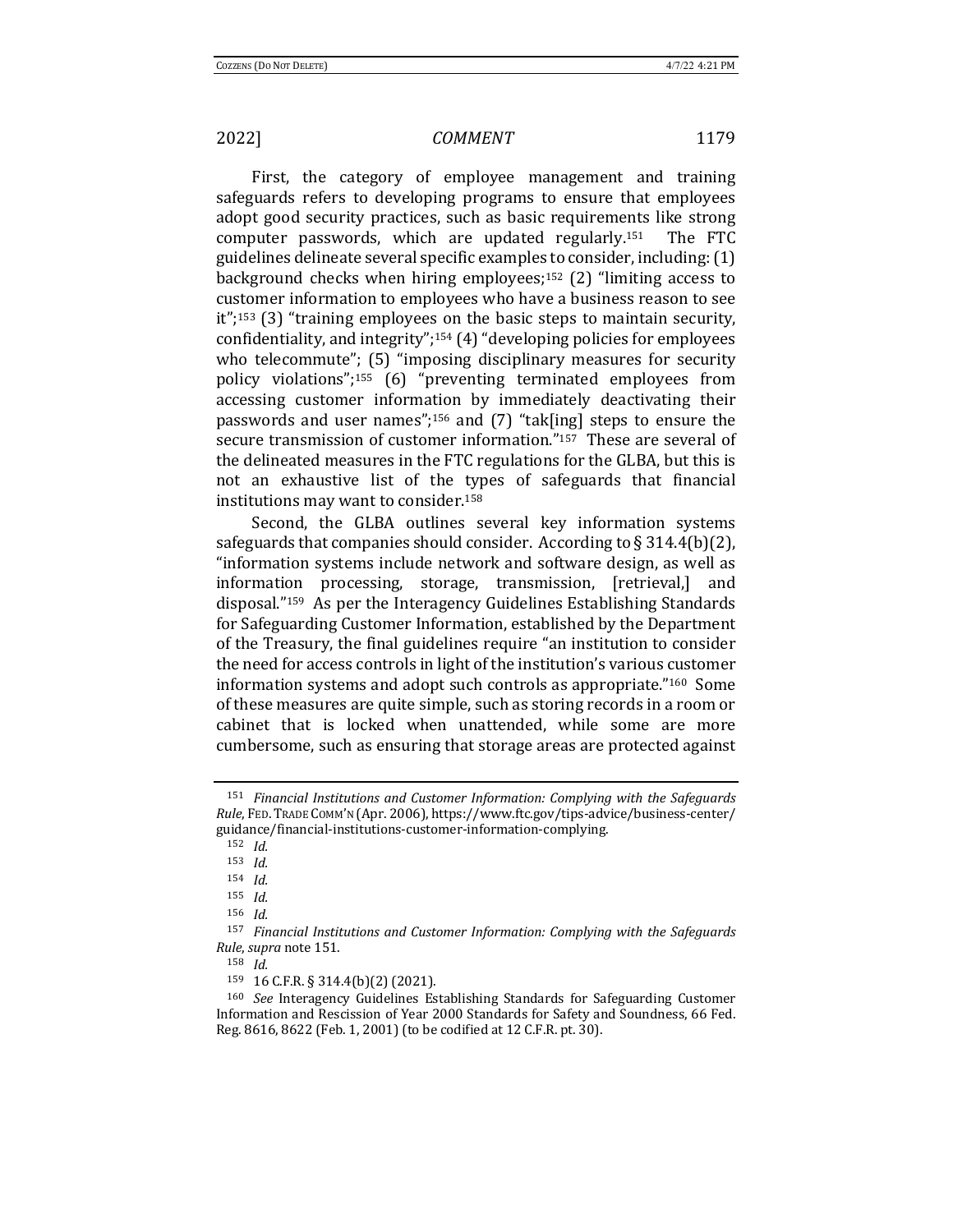destruction or damage from physical hazards like fires or floods. One of the most important aspects of information security is the assurance of secure transmission of customer information. The FTC recommends that "when [covered institutions] transmit credit card information or other sensitive financial data," they should use a "secure connection, so that the information is protected in transit." $161$  If financial institutions transmit sensitive data by email over the Internet, the information should be encrypted to reduce the possibility of data theft.<sup>162</sup> Again, these regulations delineate guide rails for institutions, which can be flexible depending on the business size and needs.<sup>163</sup>

Finally, detecting and managing systems safeguards are intended to prevent hacks or system-wide failures. According to the FTC, typical safeguards that a company could put in place include, but are not limited to:  $(1)$  "keep[ing] logs of activity on [the] network and monitor[ing] them for signs of unauthorized access to customer information";<sup>164</sup> (2) "us[ing] an up-to-date intrusion detection system";<sup>165</sup> (3) "monitor[ing] both in- and out-bound transfers of information for indications of a compromise, such as unexpectedly large amounts of data being transmitted from  $[the]$  system to an unknown user";<sup>166</sup> and  $(4)$ "insert[ing] a dummy account into each of [the] customer lists and monitor[ing] the account to detect any unauthorized contacts or charges."<sup>167</sup> The FTC Safeguard Rules encourage financial institutions to look to industry standards and best practices.<sup>168</sup>

Perhaps a federal data breach solution could define a baseline of reasonable security measures similar to the scheme in the GLBA to achieve the goal of protecting the entire business storage system. By detailing what "reasonable security measures" entails, the legislation

<sup>&</sup>lt;sup>161</sup> Financial Institutions and Customer Information: Complying with the Safeguards *Rule*, *supra* note 151.

<sup>162</sup> *Id.* 

<sup>&</sup>lt;sup>163</sup> *Id.*; Interagency Guidelines Establishing Standards for Safeguarding Customer Information and Rescission of Year 2000 Standards for Safety and Soundness, 66 Fed. Reg. at 8628 ("The Board believes that the compliance burden is minimized for small institutions because the Guidelines expressly allow institutions to develop security measures that are 'appropriate to the size and complexity of the [institution]'.").

<sup>&</sup>lt;sup>164</sup> Financial Institutions and Customer Information: Complying with the Safeguards *Rule*, *supra* note 151.

<sup>165</sup> *Id.*

<sup>166</sup> *Id.*

<sup>167</sup> *Id.*

<sup>&</sup>lt;sup>168</sup> See Standards for Safeguarding Customer Information, 67 Fed. Reg. 36,484, 36,488 (May 23, 2002) (to be codified at 16 C.F.R. pt. 314) (stating that a business should adopt "a program that has a continuous life cycle designed to meet the needs of a particular organization or industry").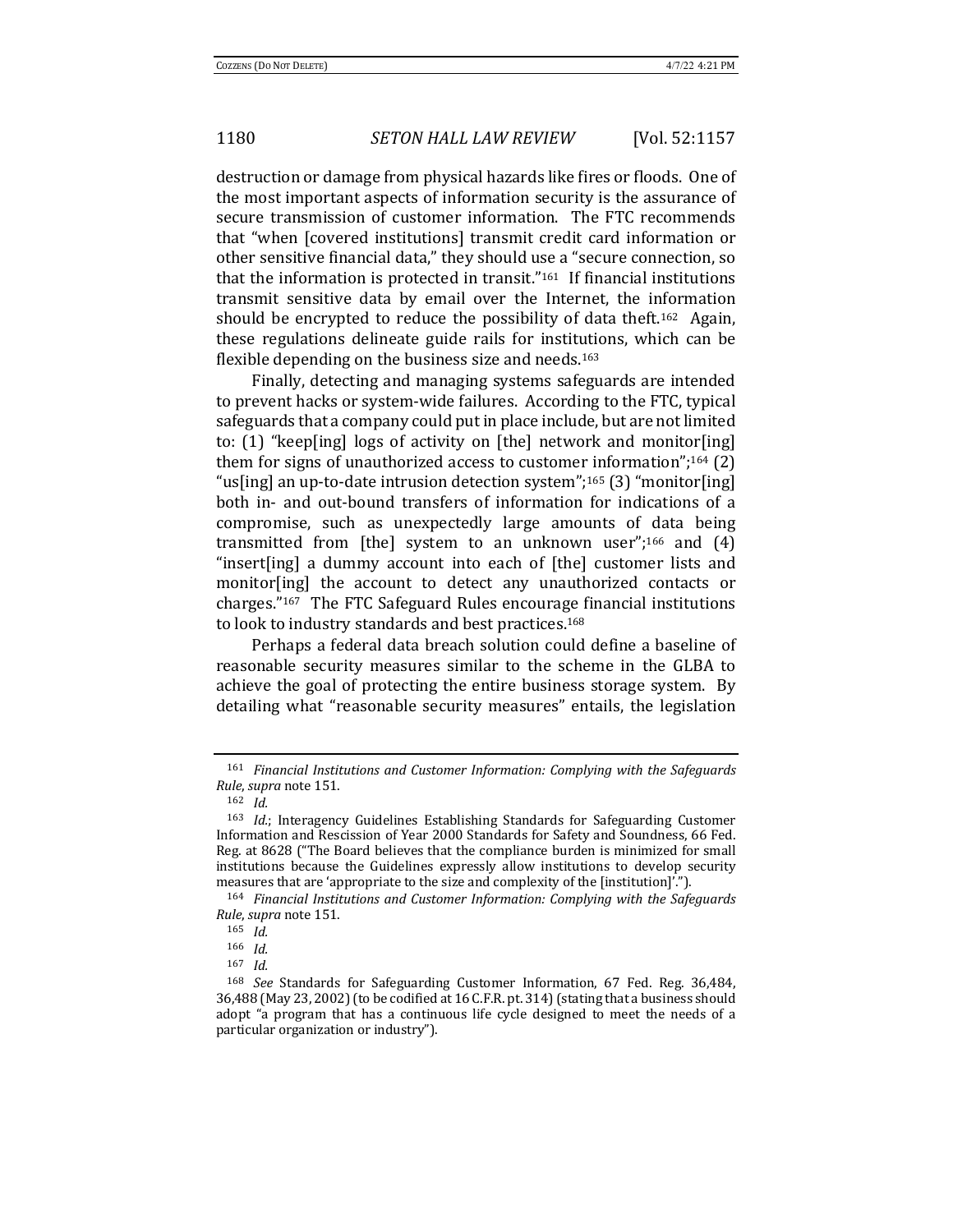will guide good-faith businesses. In turn, those businesses will be able to improve their security systems or be subject to liability for failing to take reasonable action. As a result, this will improve the entire data security landscape, reduce the number of breaches, lower the burden on the court system, and protect data subjects.

At first glance, it may seem that this would increase the costs to the business as they will have to implement these "reasonable security measures." Though, the costs will likely pale in comparison to the potentially crippling class action suits that can be brought for a violation of a statute like the CCPA.<sup>169</sup> Under the current regime, the customers bear the brunt of the costs associated with breaches. It is time that a federal statute is enacted, allowing for a private right of action to shift those costs to the businesses that are more equipped to handle the expenses. Businesses will bear upfront costs to enact reasonable security measures.<sup>170</sup> Some estimate that these costs can rise upwards of two million dollars for companies with more than five hundred employees.<sup>171</sup> But these investments will lead to increased security and data will be breached less frequently. If a business can prevent a single breach, it can save millions of dollars.<sup>172</sup> Therefore, companies can cut costs in the long run by investing in data security in the short term. For any remaining risk, companies can invest in cyber insurance to protect themselves in the event of a breach. The cyber insurance market is growing and is expected to be a 28.6-billion-dollar industry by  $2026$ .<sup>173</sup> This helps spread the risk to the entire online industry and minimizes the risk of catastrophic consequences to a single business.<sup>174</sup> In turn, the business sector is more protected while achieving the end goal of protecting the consumer's information and privacy.

<sup>169</sup> *See* discussion *supra* Section V.A.

<sup>170</sup> Nicole Lindsey, New Report Suggests Initial Compliance Costs for CCPA Could Reach *\$55 Billion*, CPO MAG. (Oct. 15, 2019), https://www.cpomagazine.com/data-protection/ new-report-suggests-initial-compliance-costs-for-ccpa-could-reach-55-billion/ (stating that "small companies with less than 20 employees . . . are projected to average around  $$50,000$  [in compliance costs]  $\ldots$  [a]t the top end of the range are companies with more than 500 employees (\$2 million or more in initial CCPA compliance costs)"). <sup>171</sup> *Id.*

<sup>172</sup> *See* discussion *supra* Section V.A.

<sup>&</sup>lt;sup>173</sup> *Cyber Insurance* – *H1, 2020 Market Highlights*, COWBELL CYBER (June 22, 2020), https://cowbell.insure/2020/06/22/cyber-insurance-h1-2020-market-highlights/. 

<sup>174</sup> *Insurance 101*, Ins. Info. Inst., https://www.iii.org/article/insurance-101 (last visited Nov.  $5$ , 2020) (stating that the central concept of insurance is to divide risk "among many members of a group, then [the risks] need fall but lightly on any single member of the group. Thus, misfortunes that could be crushing to one can be made bearable for all. Viewed as a form of mutual aid, risk-sharing can be seen not only as sound business practice, but as enlightened social behavior rooted in accepted principles of ethics.").